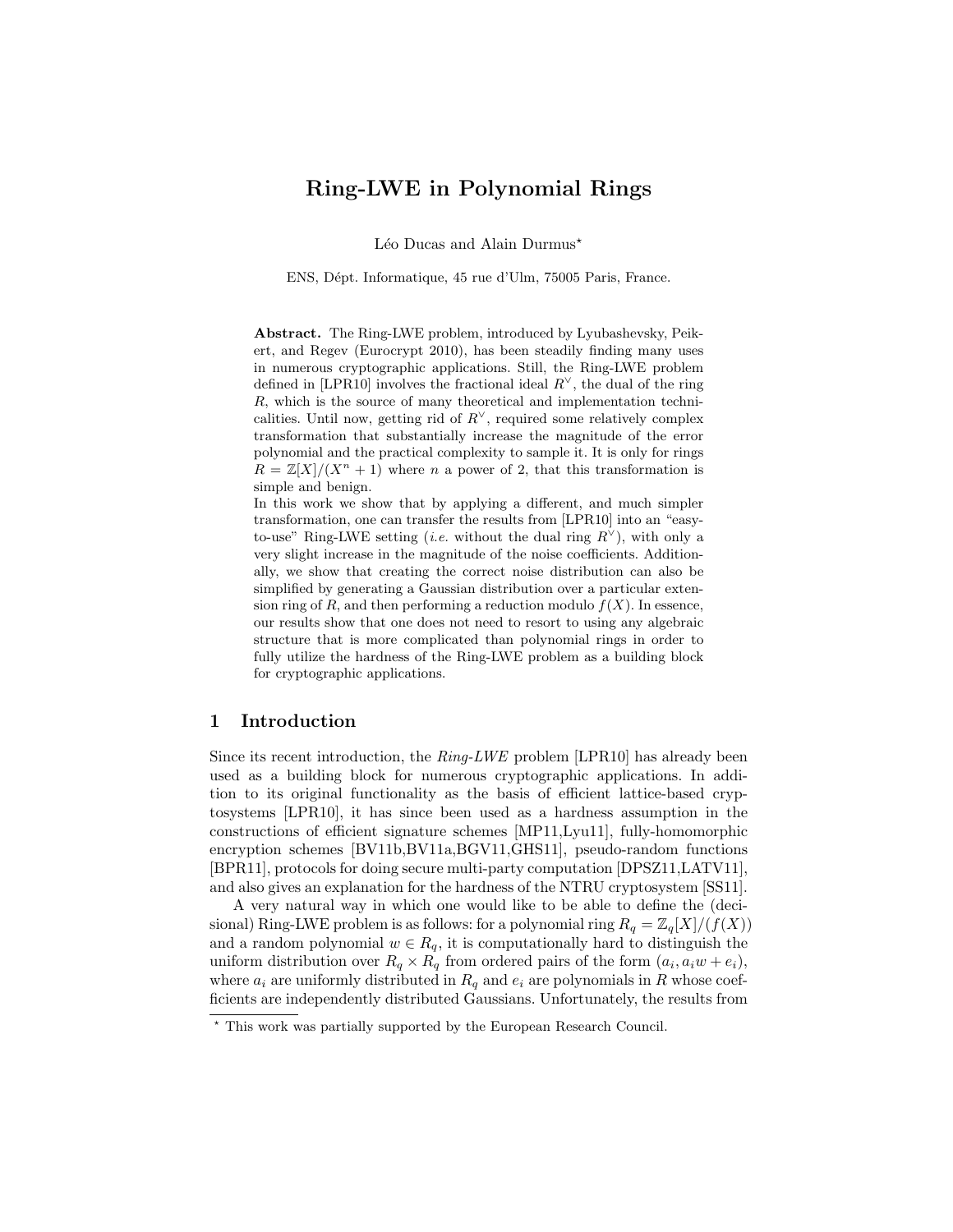[LPR10] do not directly imply that the above problem is hard based on the worstcase hardness of lattice problems, except in the one case when  $f(X) = X<sup>n</sup> + 1$  for n a power of 2, and thus most papers that use the Ring-LWE problem only use this one specific ring. The reason for this limitation is that the problem statement in [LPR10] requires w to be in the *dual* ring of  $R$  (which is a fractional ideal) and for the distribution of the noise to be a spherical Gaussian in the embedding representation of R. And it is only in the case that  $R = \mathbb{Z}[X]/(X^n + 1)$  that the dual ring is simply a scaling of  $R$  (thus, one can simply multiply by the scaling and end up in  $R$ ) and the embedding is just a rigid rotation and a scaling (thus the spherical Gaussian distribution is not affected by the transformation). For all other cyclotomic polynomials, while it is possible to transform the problem that was proved hard in [LPR10] to the one described above, the transformation between the polynomial and embedding representations involves multiplication by a skewed matrix, and the dual of  $R$  is a (possibly very) skewed fractional ideal of R. Therefore there is no obvious way to generate the noise directly in the ring  $R$ , nor work entirely in the ring  $R$  without utilizing a transformation that can substantially increase the magnitude of the error polynomials.

A natural question to ask at this point is whether there is ever a reason to use a ring other than  $R_q = \mathbb{Z}_q[X]/(X^n + 1)$ . While it's true that this ring has some very nice features, and we believe that it should be used whenever possible, there are situations where an alternative may be preferable. Since  $X^n + 1$ is only irreducible when  $n$  is a power of 2, these polynomials are scarce. Thus it is conceivable that to achieve a certain security level, it may be advantageous to try to find a polynomial of some particular degree rather than round up to the next power of 2. A different, and a probably even stronger reason to use a different ring, is that other cyclotomic polynomials may have a more desirable structure for the task at hand. An example of this is the recent result of Gentry, Halevi, and Smart [GHS11] who show that there are particular cyclotomic polynomials that allow for much faster (at least asymptotically) instantiations of fully-homomorphic encryption. Their hardness assumption is that the Ring-LWE problem, instantiated with polynomial rings as in our description above, is a difficult problem. Using the result of our current paper, it can actually be shown that their scheme has tight connections to worst-case lattice problems (modulo a small change in the way the errors are generated, but this can be easily remedied).

#### 1.1 Our Results

Our main result (Theorem. 2) essentially shows that for any cyclotomic polynomial  $\Phi_m(X)$ , one can work entirely in the ring  $\mathbb{Z}[X]/(\Phi_m)$ , and generate the noise distribution without resorting to complex embeddings.

Our analysis (Sect. 5) shows that for primes  $m$  (and even wider class) our simplification comes at almost no cost in term of algorithmic simplicity, tightness and efficiency compared to the scarce class of  $m$  that are powers of 2 as used for practical application in [LPR10]; thus increasing the density of usable  $m < M$ from  $\mathcal{O}(\log(M)/M)$  to  $\mathcal{O}(1/log(M)).$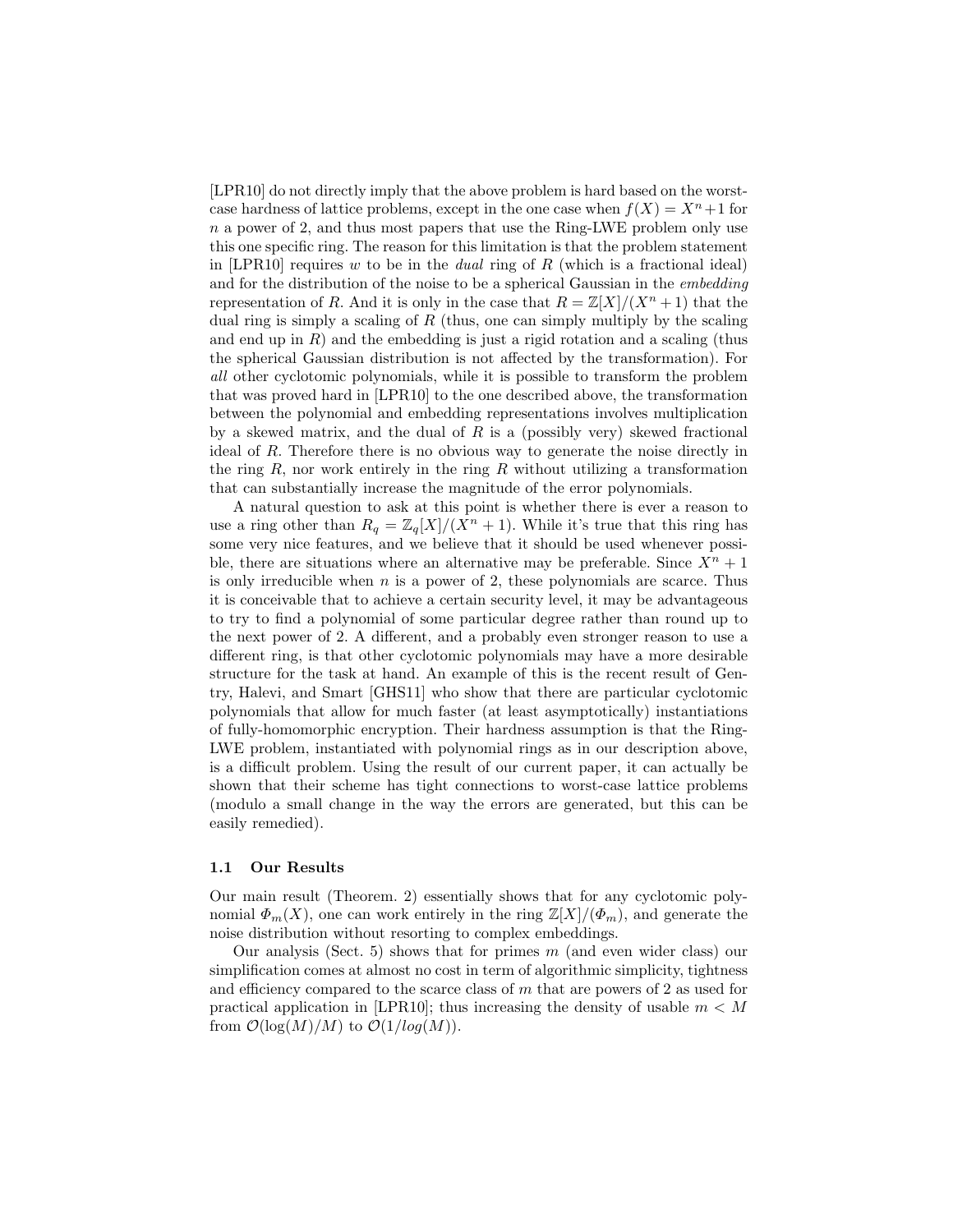

Fig. 1. Mappings Between Different Representations (see Sect. f 2 or formal definitions. The polynomial  $\Theta_m$  is defined to be  $X^m - 1$  if m is odd, and  $X^{m/2} + 1$  when m is even.

Our main result is a consequence of two theorems with surprisingly elementary proofs. The first theorem (see Section 4) states that every cyclotomic ring of integers  $R = \mathbb{Z}[X]/(\Phi_m) \cong \mathbb{Z}[\zeta_m]$  contains  $mR^{\vee}$ , where  $R^{\vee}$  is its dual (if m is even, it actually contains  $\frac{m}{2}R^{\vee}$ ). What this means is that one can scale everything that is in  $R^{\vee}$  by a factor of m (or  $m/2$ ) and end up in the ring R. Similarly, if something were uniform, either statistically or computationally, modulo  $R^{\vee}$ , then m times it will be uniform modulo  $mR^{\vee}$  and thus uniform modulo R, since  $mR^{\vee}$  is an additive subgroup of R. This transformation is not completely tight (except in the case that  $\Phi_m(X) = X^{m/2} + 1$ ) because we end up with something that is uniform modulo a subgroup of  $R$ , whereas we only use the randomness modulo  $R$ . This loss of tightness, however, is very small, resulting in the noise being at most  $\sqrt{m/\phi(m)}$  "larger than necessary" (see the discussion after Theorem 2).

Our second theorem (see Section 5) deals with the noise generation. In the Ring-LWE definition of [LPR10], the noise needs to be a spherical Gaussian in the canonical embedding representation of the ring  $\mathbb{Q}[X]/(\Phi_m)$  (see Figure 1), and to convert it to the polynomial representation, one needs to perform transformation  $\sigma^{-1}$ °T, where  $\sigma^{-1}$  is the multiplication by the inverse of a complex Vandermonde matrix (and  $T$  is a multiplication by a very simple matrix). Ideally, one would like to avoid working with the complex numbers and generate the noise by simply drawing it from the ring  $\mathbb{Q}[X]/(\Phi_m)$ ; but unfortunately this method does not lead to the correct distribution in the embedding representation. What we show is that an almost equally simple way of generating the noise does lead to the correct distribution. We consider the ring  $\mathbb{Q}[X]/(\Theta_m)$ , where  $\Theta_m(X) = X^m - 1$  if m is odd, and  $X^{m/2}+1$  if m is even (notice that  $\Phi_m$  is a factor of  $\Theta_m$ ). We then show that the transformation denoted by  $T^{-1} \circ \gamma$  from  $\mathbb{Q}[X]/(\Theta_m)$  to the embedding representation actually preserves the spherical Gaussian distribution! This means that one can sample in  $\mathbb{Q}[X]/(\Theta_m)$  by picking each coefficient independently from a continuous Gaussian distribution (rounded to Q, see details in 2), and it will be the correct distribution required by [LPR10]. Then to move the noise from  $\mathbb{Q}[X]/(\Theta_m)$  to  $\mathbb{Q}[X]/(\Phi_m)$ , one simply performs the transformation  $\beta$ , which is just a reduction modulo  $\Phi_m$ .

In addition to making our noise generation much simpler to implement, the reduction modulo  $\Phi_m$  is also simpler to analyze than  $\sigma^{-1} \circ T$ . This allows us to make several improvements in constructions that use rings other than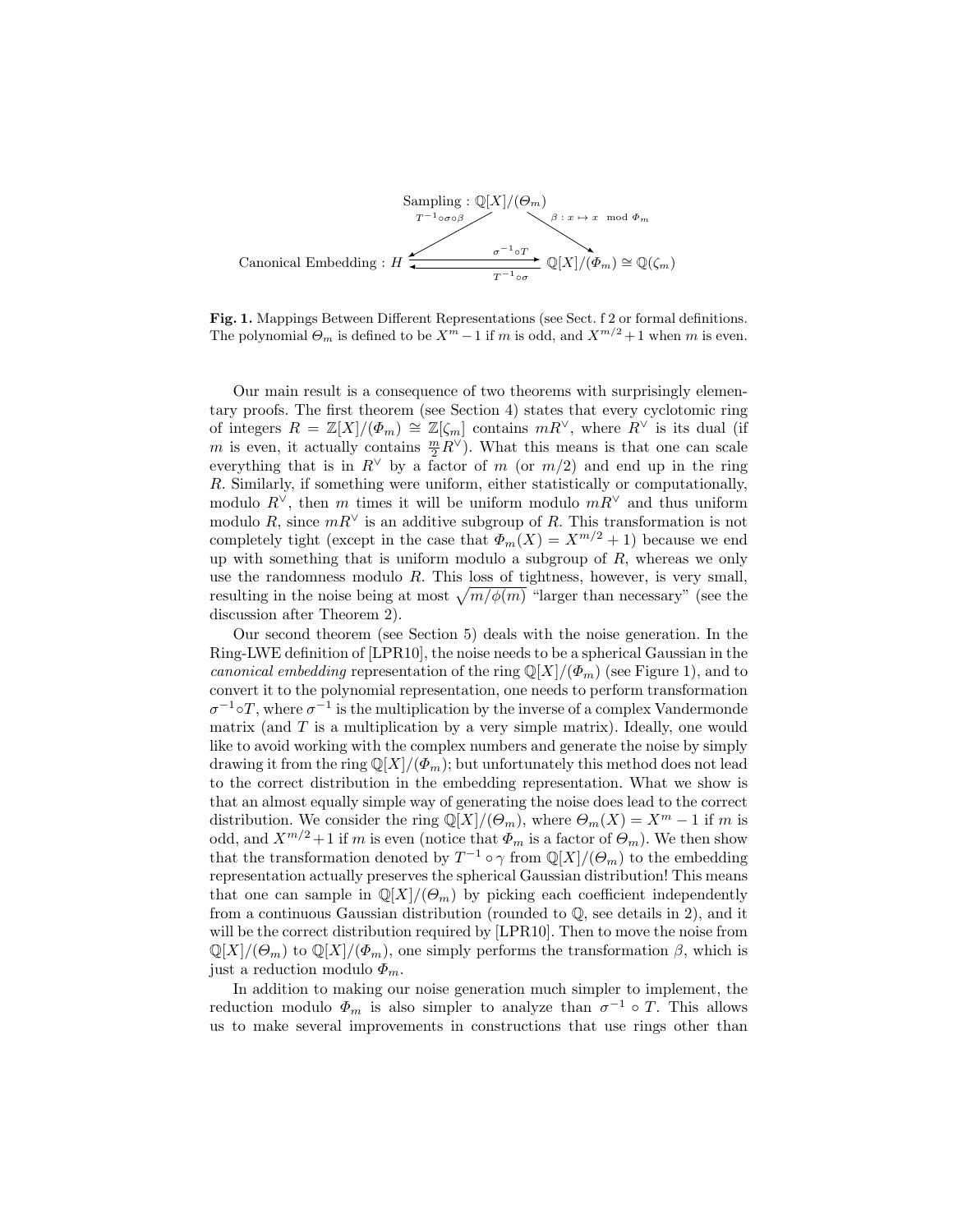$\mathbb{Z}[X]/(X^n+1)$  (for rings  $\mathbb{Z}[X]/(X^n+1)$ , the mapping  $\beta$  is just the identity, and so there is nothing to analyze). As realized in previous works that used ideal lattices (e.g. [LM06,Gen10,GHS11]), multiplication in polynomial rings increases the size of the coefficients by a factor that depends on the size of the coefficients in the multiplicands, and also on the ring itself, and the ring in which the coefficients grow the least is  $\mathbb{Z}_q[X]/(X^n + 1)$ . As a consequence, if one were to, for example, implement the encryption scheme from [LPR10] in the ring  $\mathbb{Z}[X]/(\Phi_n)$ for some prime  $p$ , one would observe that the noise grows by a factor of approxfor some prime p, one would observe that the noise grows by a factor of approximately  $\sqrt{2}$  larger than in the ring  $\mathbb{Z}[X]/(X^n + 1)$ . We show that by analyzing the noise in the ring  $\mathbb{Q}[X]/(\Phi_p)$ , one can actually remove some of the noise that is introduced by the reduction modulo  $\Phi_m$ ; it seems that our strategy makes the coefficients grow only  $(1 + o(1))$  times as much (see Section 6).

## 2 Preliminaries

Cyclotomic Ring Let  $\zeta_m$  be a primitive  $m^{th}$  root of unity and the cyclotomic polynomial  $\Phi_m(X) \in \mathbb{Q}[X]$  be its minimal monic polynomial. Thus m is the smallest integer for which  $\zeta_m^m = 1$  and  $\Phi_m$  is the rational polynomial with the smallest degree of which  $\zeta_m$  is a root. It is known that  $\Phi_m \in \mathbb{Z}[X]$  and the other roots of  $\Phi_m$  (the conjugates of  $\zeta_m$ ) are the elements of the set  $\{\zeta_m^k | k \in \mathbb{Z}_m^*\}$ . Thus,  $\Phi_m$  has degree  $\phi(m)$ , the totient of m. So, the number field  $\mathbb{Q}(\zeta_m)$ , which we will call the  $m<sup>th</sup>$  cyclotomic field, has degree  $\phi(m)$  and its power basis is  $\left\{1, \zeta_m, \cdots, \zeta_m^{\phi(m)-1}\right\}.$ 

**Extension of the Cyclotomic Ring** For a given each integer  $m$  we define the polynomial  $\Theta_m(X)$  as  $X^m-1$  if m is odd, and  $X^{m/2}+1$  when m is even. It gives a natural ring extension  $\mathbb{Z}[X]/(\Theta_m)$  of the cyclotomic ring  $\mathbb{Z}[X]/(\Phi_m)$ : as  $\Phi_m$  is a factor of  $\Theta_m$ , the reduction modulo  $\Phi_m$ , noted  $\beta$  is a ring morphism (it preserve both sum and product). The power basis of  $\mathbb{Z}[X]/(\Theta_m)$  is  $\{1,\zeta_m,\cdots,\zeta_m^{m-1}\}\$ when m is odd and  $\left\{1, \zeta_m, \cdots, \zeta_m^{\frac{m}{2}-1}\right\}$  when m is even.

**Ring of integers** The ring of integers of  $\mathbb{Q}(\zeta_m)$  is  $\mathbb{Z}[\zeta_m] \cong \mathbb{Z}[X]/(\Phi_m)$ . According to the following theorem from [Con09, Theorem 3.7], the dual (or co-different ideal) of  $\mathbb{Z}[\zeta_m]$ , denoted by  $\mathbb{Z}[\zeta_m]^{\vee}$ , is the fractional ideal  $\frac{1}{\Phi'_m(\zeta_m)}\mathbb{Z}[\zeta_m]$ , where  $\Phi'_m$  is the derivative of  $\Phi_m$ . While the dual has many nice properties and is extensively used in the proof of the hardness of Ring-LWE in [LPR10], in the current paper we only need its definition.

**Embeddings of cyclotomic fields** The field  $\mathbb{Q}(\zeta_m) \simeq \mathbb{Q}[X]/(\Phi_m)$  has exactly  $\phi(m)$  embeddings  $(\sigma_k)_{k \in \mathbb{Z}_m^*}$ , defined by  $\sigma_k : x \mapsto x(\zeta_m^k)$ , for  $k \in \mathbb{Z}_m^*$ . The canonical embedding  $\sigma: \mathbb{Q}(\zeta_m) \to \mathbb{C}^{\phi(m)}$  is defined as the direct sum of all the embeddings :  $\sigma(x) = \bigoplus_{k \in \mathbb{Z}_m^*} \sigma_k(x)$ . Note that that for each  $k \in \mathbb{Z}_m^*$  and any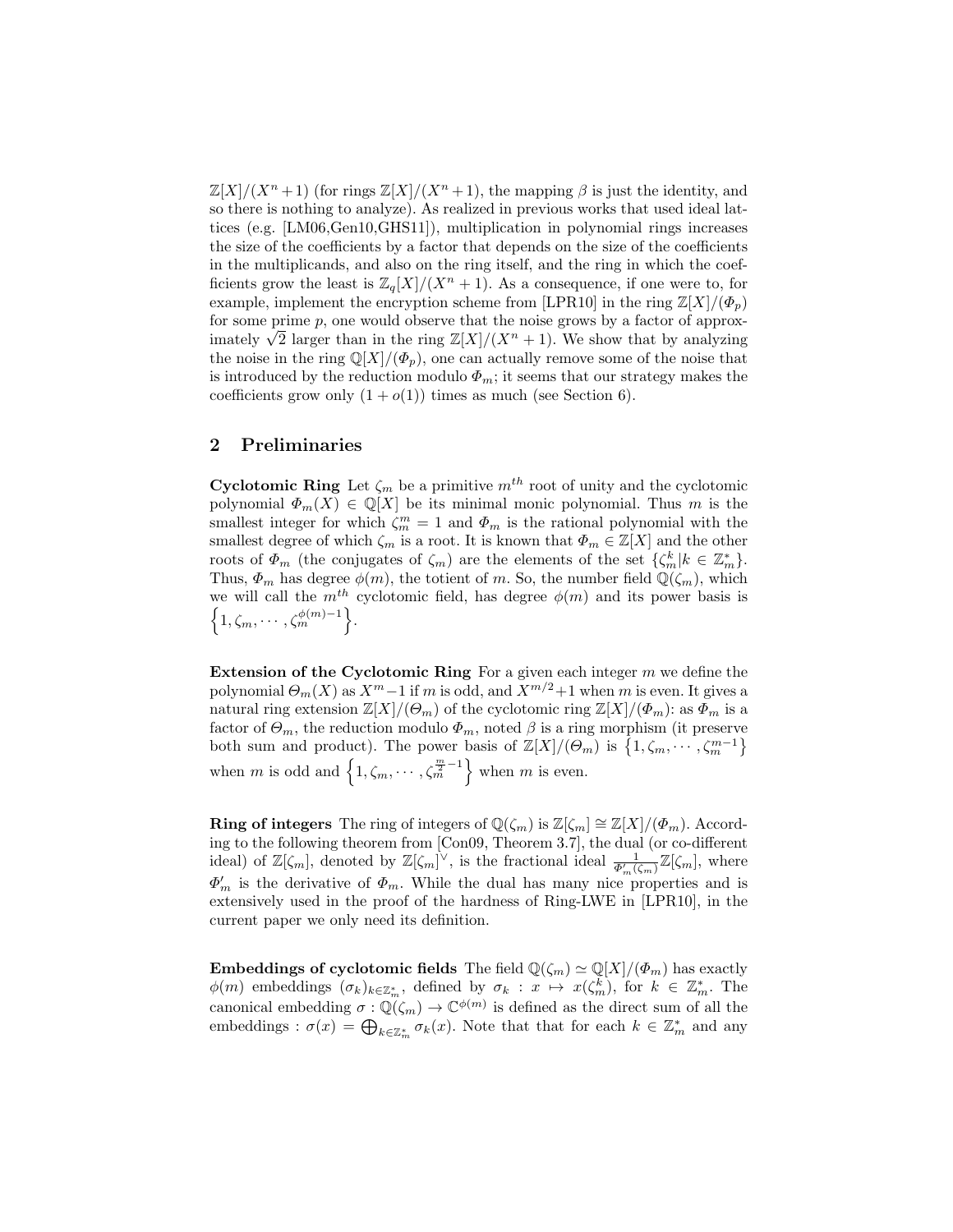$x \in \mathbb{Q}(\zeta_m)$ , we have  $\sigma_{-k}(x) = \overline{\sigma_k(x)}$ . Thus for a proper indexation of  $\mathbb{Z}_m^*$  the  $x \in \mathbb{Q}(\zeta_m)$ , we nave  $\sigma_{-k}(x) = \sigma_k(x)$ . I hus for a proper molexation of  $\mathbb{Z}_m$  the image H of  $\sigma$  is the Q vector space generated by the columns of  $\sqrt{2} \cdot T$  where :

$$
T = \frac{1}{\sqrt{2}} \begin{pmatrix} \mathrm{Id}_{\phi(m)/2} & \mathbf{i} \, \mathrm{Id}_{\phi(m)/2} \\ \mathrm{Id}_{\phi(m)/2} & -\mathbf{i} \, \mathrm{Id}_{\phi(m)/2} \end{pmatrix} \quad \text{ with } \mathbf{i} = \sqrt{-1}
$$

In other words, for any element  $x \in \mathbb{Q}(\zeta_m)$ , there exists a vector  $v \in \mathbb{Q}^{\phi(m)}$  such In other words, for any element  $x \in \mathbb{Q}(\zeta_m)$ , there exists a vector  $v \in \mathbb{Q}^{\gamma \vee \cdots}$  such that  $\sigma(x) = \sqrt{2}Tv$ , and vice versa. For the rest of the paper, we will consider the column vectors of  $T$  as the canonical basis for the embedding space  $H$ .

Gaussian Distributions By  $\psi_s$  we denote the Gaussian distribution with mean 0 and standard deviation s over  $\mathbb{R}$ ; and by  $\psi_s^d$  the spherical Gaussian distribution over  $\mathbb{R}^d$  of the vector  $(v_1, \ldots, v_d)$  where each coordinate is drawn independently from  $\psi_s$ .

For our purpose, one would like the Gaussian distributions to be defined over  $\mathbb Q$  rather than  $\mathbb R$ , so that an element drawn from  $\psi_s^{\phi(m)}$  may be seen as element of the field  $\mathbb{Q}(\zeta_m)$ . The theoretical solution to that issues is to work with the tensor product  $\mathbb{Q}(\zeta_m) \otimes_{\mathbb{Q}} \mathbb{R}$  as done in [LPR10].

However, in practice elements needs to be represented finitely, typically using floating points numbers of a fixed mantissa. For simplicity we choose this solution: we consider that output of Gaussian distribution  $\psi_s^d$  are rounded off to rational numbers using a fine enough grid so that all our results go through except with a negligibly small probability.

## 3 The Main Result

In this section we give the main result of this paper. We describe a distribution over  $R_q \times R_q$ , where  $R_q = \mathbb{Z}_q[X]/(\Phi_m)$  which is computationally indistinguishable from the uniform distribution over  $R_q \times R_q$  based on the worst-case hardness of the approximate shortest vector problem in ideal lattices. The proof of our theorem will use results that we later prove in Sections 4 and 5 that will aid us in transforming the hard Ring-LWE problem defined in [LPR10] into one in which all operations are performed in polynomial rings.

**Theorem 1** ([LPR10]). Let m be integer, and q be a prime congruent to 1 modulo m. Let denote K be the number field  $\mathbb{Q}(\zeta_m)$ ,  $R = \mathbb{Z}[\zeta_m]$  be its ring of integers,  $R^{\vee}$  be the fractional ideal  $\frac{1}{\Phi'_m(\zeta_m)}\mathbb{Z}[\zeta_m]$ , q be a prime congruent to  $1(\text{mod } m)$ . Also, let k be any positive integer and  $\alpha \in (0,1)$  be a real number  $\lim_{n \to \infty} \limsup_{n \to \infty} \log \frac{n}{n}$  is there exists an algorithm that can solve the decisional Ring-LWE problem, that is distinguish (with some advantage  $1/poly(m)$ ) between k uniformly random samples drawn from  $R/qR \times K/R^{\vee}$  and k samples  $(a_i, \frac{a_i w}{q} + e_i) \in R/qR \times K/R^{\vee}$  where  $a_i$  are chosen uniformly at random from  $R/q\hat{R}, w$  is chosen uniformly at random from  $R^\vee/qR^\vee$ , and the  $e_i$  are sampled in the embedding space H from the distribution  $\psi_s^{\phi(m)}$  for  $s = \alpha \cdot \left( \frac{\phi(m)k}{\log(\phi(m))} \right)$  $\frac{\phi(m)k}{\log(\phi(m)k)}\Big)^{1/4},$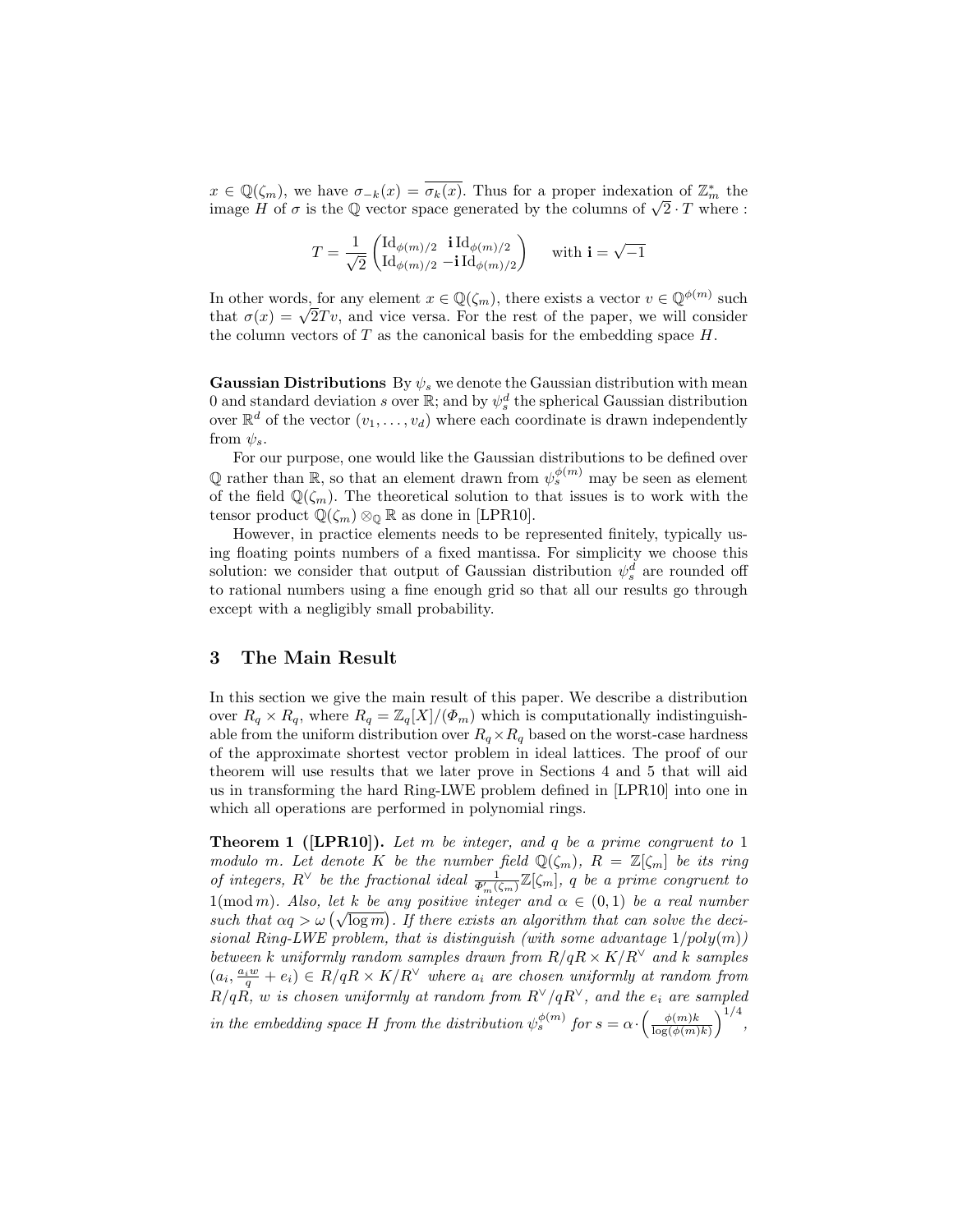then there exists a quantum algorithm that runs in time  $O(q \cdot poly(m))$  that solves the approximate Shortest Vector Problem to within a factor  $\tilde{O}(\sqrt{m}/\alpha)$  in any *ideal of the ring*  $\mathbb{Z}[\zeta_m]$ .

Before stating our main theorem, we believe that it would be helpful to first understand why everything turns out to be so simple and convenient when working with the ring of integers  $\mathbb{Z}[\zeta_m]$  when m is a power of 2 (and not so convenient otherwise). If m is a power of 2, then  $\Phi_m = x^n + 1$ , where  $n = m/2$ , and therefore  $\Phi' = nX^{n-1}$ , and so  $\Phi'(\zeta_m) = n\zeta_m^{n-1}$ . The last equation implies that  $n\zeta_m^{n-1}R^{\vee} = R$  (and since  $\zeta_m^j R = R$  for any integer j, we have  $nR^{\vee} = R$ ), which gives us a very simple way to remove the ring  $R^{\vee}$  and work entirely in the ring R. When given a sample  $(a_i, \frac{a_i w}{q} + e_i) \in R/qR \times K/R^{\vee}$ , we can simply multiply the second element of the ordered pair by n and get  $(a_i, \frac{a_i w n}{q} +$  $e_i n$ )  $\in R/qR \times K/nR^{\vee}$ . Now we observe that since the  $e_i$  were chosen from the distribution  $\psi_s^{\phi(m)}$ , the ne<sub>i</sub> are distributed according to  $\psi_{ns}^{\phi(m)}$ . And since w was chosen uniformly at random from  $R^{\vee}/qR^{\vee}$ , we have that nw is uniformly random in  $R/qR$ . Thus the problem of distinguishing uniformly random samples in  $R/qR \times K/R$  from samples  $(a_i, \frac{a_iw'}{q} + e'_i) \in R/qR \times K/R$  where  $a_i$  and w' are drawn uniformly from  $R/(q)$  and the  $e'_i$  are drawn according to the distribution  $\psi_{ns}^{\phi(m)}$  is exactly equivalent to the problem from Theorem 1. We now turn to how one would generate the errors  $e'_i$  directly in the  $\zeta_m$  power basis, without first generating them in the embedding space and then doing the transformation. The main observation here is that the linear transformation  $\sigma^{-1} \circ T$  (see Figure 1) from the embedding space  $H$  to the power basis representation turns out to be a multiplication by a scaled orthogonal matrix. Therefore, the spherical Gaussian distribution in H remains a spherical Gaussian distribution in the power basis representation, and can therefore be sampled directly in the latter domain.

On the other hand, if  $\zeta_m$  is a primitive root of unity for any other m except a power of 2, then neither of the above-described conditions hold. It is still possible to multiply elements in  $R^{\vee}$  by  $\Phi'(\zeta_m)$  in order to take them into R, but this transformation does not result in "nice" distributions in the power basis of R. It is known that there exist cyclotomic polynomials  $\Phi_m$  whose coefficients are of the order of  $m^{\log m}$ , and thus  $\Phi'_{m}$  also has coefficients of that magnitude. Therefore when multiplying an element by  $\Phi'(\zeta_m)$ , the coefficients of the product in the power basis will also very likely have such large coefficients, and thus the noise will increase by a super-polynomial factor. And even for simple cyclotomic polynomials such as  $\Phi_p$  for some prime p, its derivative will have  $\Omega(p)$  coefficients of size  $\Omega(p)$ , and so the multiplication by  $\Phi'_p$  could increase the coefficients by a factor of  $p^2$ . Additionally, if  $\zeta_m$  is a primitive root of unity and m is not a power of 2, then the mapping  $\sigma^{-1} \circ T$  from the embedding space H to the power basis representation is no longer an orthogonal linear map, and thus the spherical Gaussian distribution is no longer preserved.

**Theorem 2 (Main Theorem).** Let m be an integer, and let  $R_q$  be the ring  $\mathbb{Z}_q[X]/(\Phi_m)$  where q is a prime congruent to 1 modulo m. Also, let k be any  $\mathbb{Z}_q[\Lambda]/(\mathfrak{L}_m)$  where q is a prime congruent to 1 modulo in. Also, let  $\kappa$  be any positive integer,  $\alpha \in (0,1)$  be a real number such that  $\alpha q > \omega(\sqrt{\log m})$ , and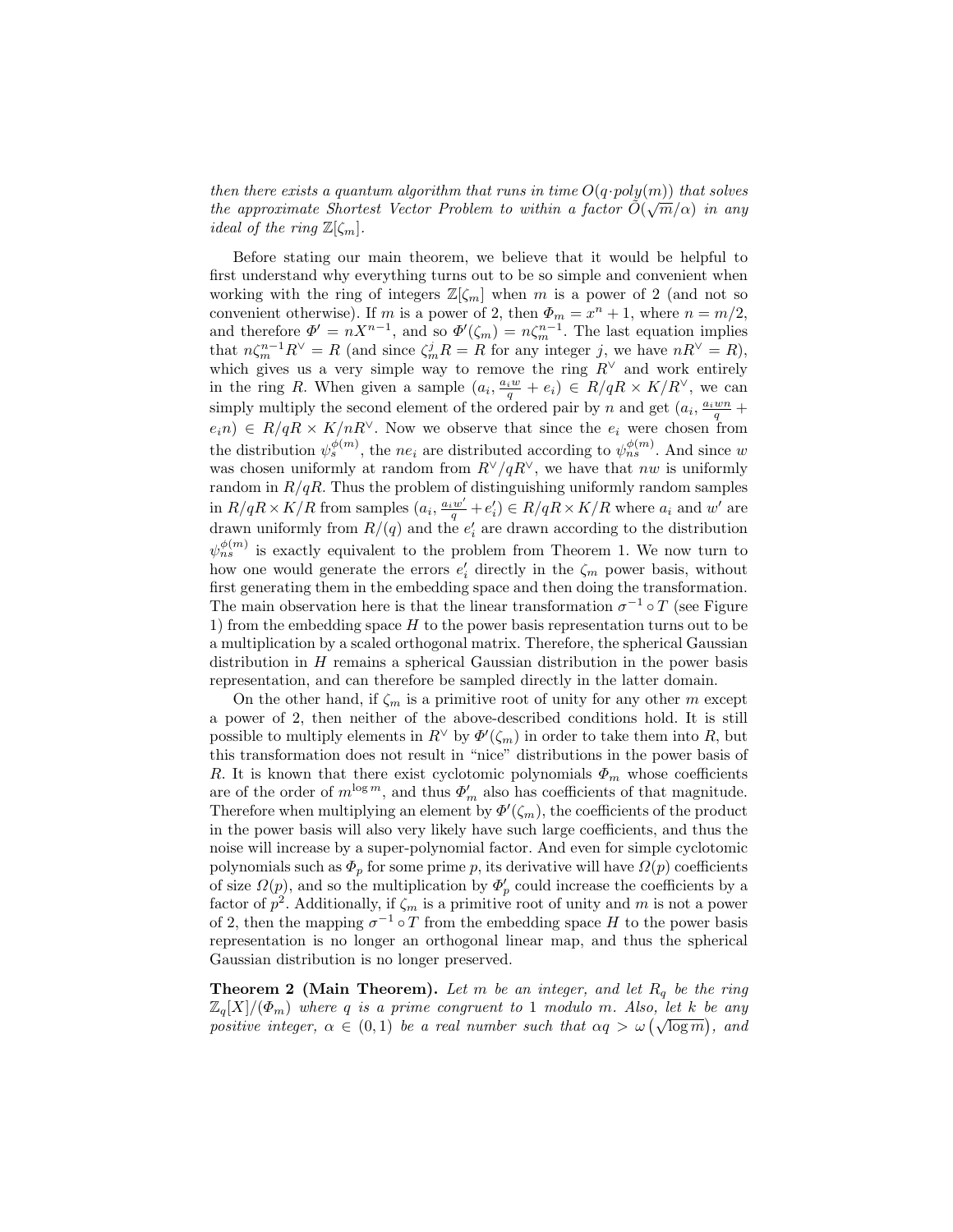define m' to be equal to m if m is odd and  $m/2$  if m is even. If there is an algorithm that can solve the Ring-LWE problem, that is distinguish (with some advantage  $1/poly(m)$ ) between k uniformly random samples drawn from  $R_q \times R_q$ and k samples  $(a_i, a_i w + e_i) \in R_q \times R_q$ , where  $a_i$  and w are chosen uniformly at random from  $R_q$  and  $e_i = [e'_i \bmod \Phi_m]$  with  $e'_i \in \mathbb{Q}[X]/(\Theta_m)$  is distributed as  $\psi_s^{m'}$  for  $s=$  $\sqrt{m'}\alpha q\left(\frac{\phi(m)k}{\log(\phi(m))}\right)$  $\frac{\phi(m)k}{\log(\phi(m)k)}$  and there exists a quantum algorithm that runs in time  $O(q \cdot poly(m))$  that solves the approximate Shortest Vector Problem to within a factor  $\tilde{O}(\sqrt{m}/\alpha)$  in any ideal of the ring  $\mathbb{Z}[\zeta_m]$ .

Before we give the proof of this theorem (which uses results from Sections 4 and 5), we would like to draw the reader's attention to several things.

First, we emphasize that the error distribution is generated by sampling a polynomial  $g_0 + g_1 X + \ldots + g_{d-1} X^{m'-1} \in \mathbb{Q}[X]/(\Theta_m)$  where  $g_i$  simply are independants Gaussian variables, then reducing modulo  $\Phi_m$ , and only then rounding each coefficient to the nearest integer. While it would have been slightly more convenient to be able to round and then do a reduction modulo  $\Phi_m$ , the two distributions are not equivalent.

Secondly, we point out that by using a Lemma similar to [ACPS09, Lemma 2, it can be shown that instead of choosing the secret w uniformly from  $R_q$ , it can be drawn from the same distribution as the error vectors  $e_i$ . The only consequence of this is that the value of  $k$  in the theorem increases by one.

A third comment is that just as in Theorem 1, the  $\left(\frac{\phi(m)k}{\log(\phi(m))}\right)$  $\frac{\phi(m)k}{\log(\phi(m)k)}\Big)^{1/4}$  term in the standard deviation of the error is a consequence of converting elliptic distributions into spherical ones in [LPR10]. It is unclear whether having this term is actually necessary for hardness or whether the elliptical distributions in [LPR10] are an artifact of the proof, and so in practice it may be enough in [LPRIU] are an artifact of the proof, and so in practice it may be enough<br>to just sample with standard deviation  $\sqrt{m' \alpha q}$ . Fortunately, most constructions involving Ring-LWE only require a small (usually a constant or a logarithmic) number of samples, and so for theoretical applications when one does not care too much about small polynomial factors, this term does not cause too much trouble.

The final comment that we would like to make is about the "tightness" of our reduction. It is natural to wonder whether our transformation from Ring-LWE in the domain in Theorem 1 to the one in the domain in Theorem 2 is tight, in the sense that one did not need to add more noise than necessary in order to obtain pseudo-randomness in  $R_q \times R_q$ . We now give an intuition for why the transformation is actually rather tight. Ignoring the  $\left(\frac{\phi(m)k}{\log(\phi(m))}\right)$  $\frac{\phi(m)k}{\log(\phi(m)k)}\right)^{1/4}$  term, which is a possibly removable artifact carried over from Theorem 1, the required noise in √ is a possibly removable artifact carried over from Theorem 1, the required noise in<br>our new theorem is  $\sqrt{m' \alpha q}$ , where there is a requirement that  $\alpha q > \omega(\sqrt{\log m})$ . Thus the noise must have standard deviation at least  $\omega(\sqrt{m' \log m})$ . This is almost tight because by the result of Arora and Ge [AG11], if the standard deviation were  $o(\sqrt{\phi(m)})$ , then the Ring-LWE problem could be solved in subexponential time  $2^{o(\phi(m))}$ , which would them imply that the Shortest Vector Problem could be solved in sub-exponential time as well. And since  $\sqrt{m'/\phi(m)}$  =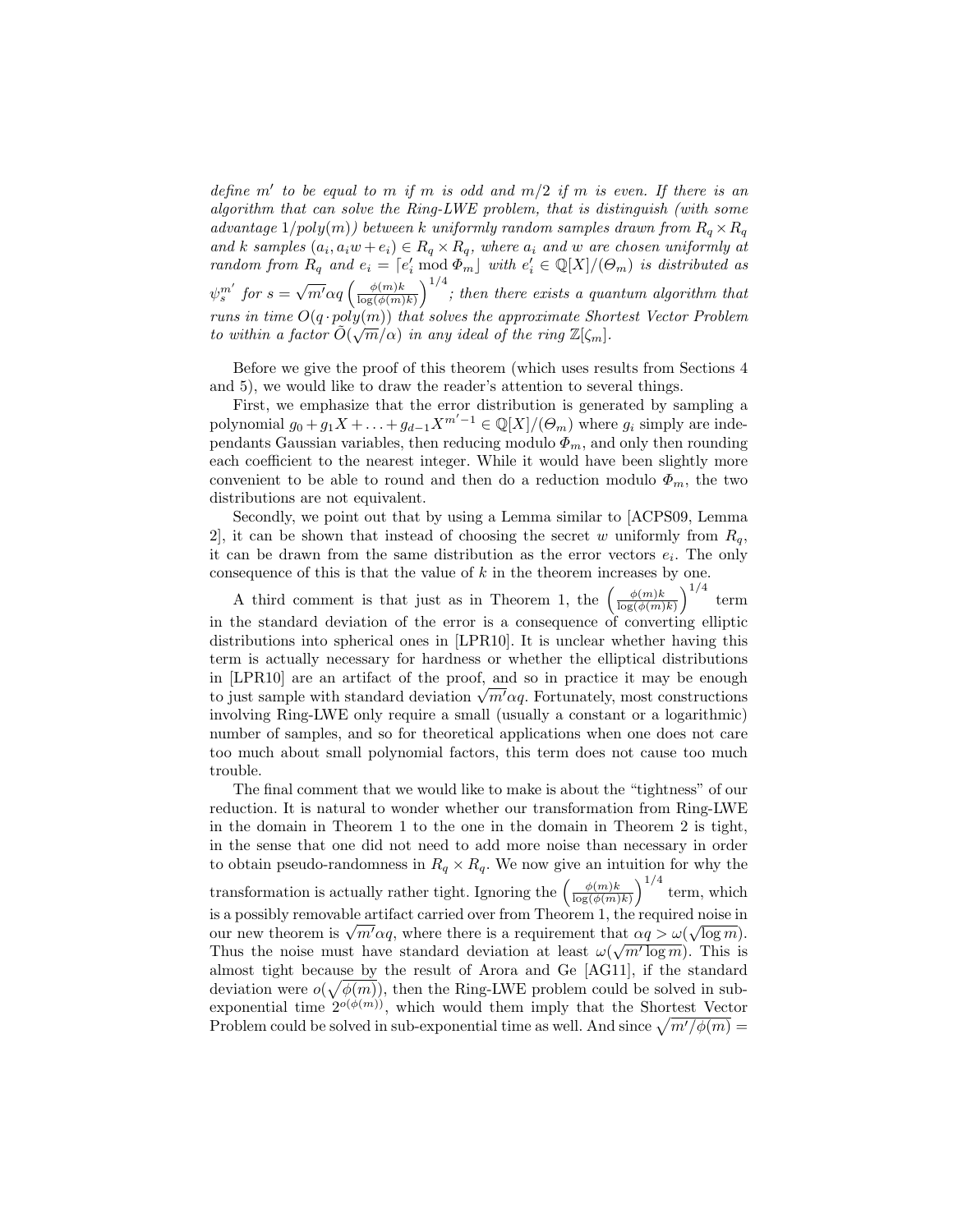$O(\sqrt{\log \log m})$ , this is essentially the maximum tightness factor that we lose during our reduction.

Proof of Theorem 2 To prove the theorem, we will show how one can transform the samples from Theorem 1 into samples from the ring  $R_q \times R_q$ . Given samples of the form  $(a_i, a_i w/q + e_i) \in \mathbb{R}_q \times \mathbb{Q}(\zeta_m)/R^\vee$  where  $a_i$  are chosen uniformly at random from  $R_q$ , w is chosen uniformly at random from  $R_q^{\vee}$ , and the  $e_i$ are sampled from the distribution  $\psi_s^{\phi(m)}$  in the embedding space H, we scale the second element of each ordered pair by a factor of  $m'q$  to obtain elements  $(a_i, a_iwm' + qm'e_i) = (a_i, a_iw' + e'_i) \in R_q \times \mathbb{Q}(\zeta_m)/qm'R^{\vee}$  where w' is distributed uniformly at random in  $m'R^\vee/m'qR^\vee$ , and  $e'_i$  are sampled from the distribution  $\psi_{sm'q}^{\phi(m)}$ . Since we did nothing but scaling at this point, it is clear that distinguishing these ordered pairs from uniform ones in  $R_q \times \mathbb{Q}(\zeta_m)/qm'R^{\vee}$  is as hard as the original problem from Theorem 1. We now apply Theorem 3 which states that  $m'R^{\vee} \subseteq R$  to conclude that if we reduce the second entry of the ordered pairs modulo qR to obtain elements  $(a_i, a_i w' + e'_i) \in R_q \times \mathbb{Q}(\zeta_m)/qR$  where  $w'$ is distributed uniformly at random in  $m'R^{\vee}/qR$ , and  $e'_i$  are sampled from the distribution  $\psi_{sm'q}^{\phi(m)}$ , the distinguishing problem is at least as difficult as before.

We now make the observation that instead of choosing  $w'$  uniformly at random from  $m'R^\vee/qR$ , we can choose it from  $R/qR$  without making the problem any easier. The reason is that given a pair  $(a_i, a_i w' + e'_i)$ , we can choose a uniformly random  $w'' \in R/qR$  and output  $(a_i, a_iw' + a_iw'' + e'_i) = (a_i, a_i(w' + w'') +$  $e'_{i}$ ), and the secret  $w' + w''$  is uniform in  $R/qR$ . We can also observe that if we consider the element  $a_iw' + e'_i$  in the power-basis representation and round each coefficient to the nearest integer, it is equivalent to only rounding the error term  $e'_{i}$  to the nearest integer because the product  $a_{i}w'$  already has integer coefficients. Thus the problem of distinguishing rounded elements  $(a_i, a_i s + \lceil e'_i \rceil) \in R_q \times R_q$ from random elements in  $R_q \times R_q$  is at least as difficult as the problem from Theorem 1. The last thing we need to address is the noise generation. Currently, the  $e'_i$  are generated from the distribution  $\psi_{sm'q}^{\phi(m)}$  in the embedding space H. Theorem 5 states that to obtain such a distribution, it is equivalent to sample the distribution  $g_0 + g_1 X + \ldots + g_{m'-1} X^{m'-1} \in \mathbb{Q}[X]/(\Theta_m)$  where each  $g_i$  is a normally distributed random variable with mean 0 and standard deviation that normally distributed random variable with mean 0 and standard deviation that<br>is  $\sqrt{m'}$  times smaller than that required in the distribution in the embedding space  $H$ . And this is exactly the distribution from which the errors come from in the statement of our Theorem.  $\square$ 

# 4 Mapping  $\mathbb{Z}[\zeta_m]^\vee$  to  $\mathbb{Z}[\zeta_m]$

In this section we prove that the element  $\frac{m'}{\Phi_m(\zeta_m)}$ , for  $m' = m$  when m is odd and  $m/2$  when it is even, is an element of the ring  $\mathbb{Z}[\zeta_m]$ , which implies that the ring  $\mathbb{Z}[\zeta_m]$  contains  $m'\mathbb{Z}[\zeta_m]^{\vee}$ .

**Theorem 3.** For  $R = \mathbb{Z}[\zeta_m]$ , we have  $m'R^{\vee} \subseteq R$ , where  $m' = m$  if m is odd and  $m/2$  if m is even.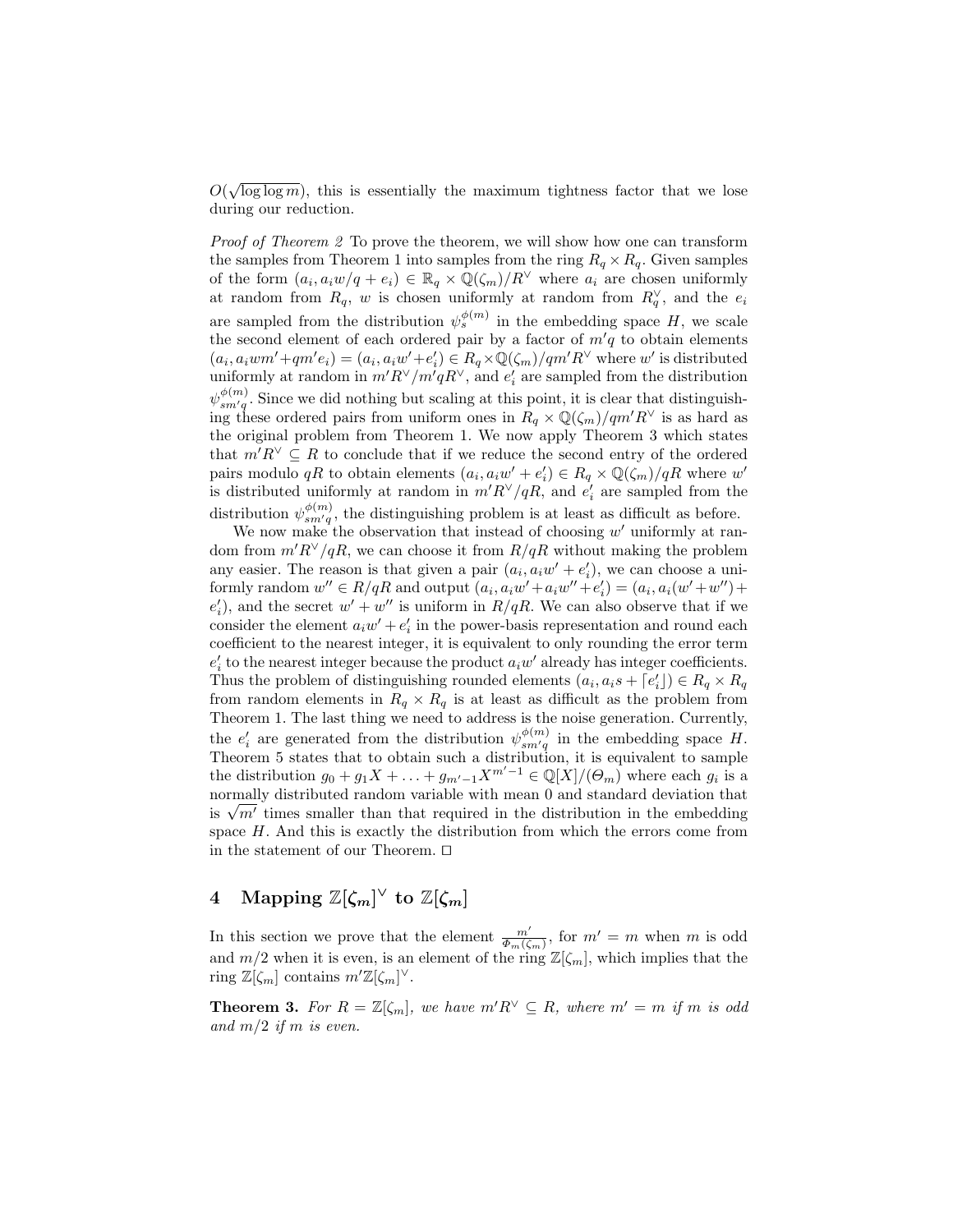*Proof:* Let  $\Theta_m(X)$  be the polynomial  $X^m - 1$ , if m is odd, and  $X^{m/2} + 1$  if m is even. Then it is easily seen that  $\Phi_m(X)$  is a factor of  $\Theta_m(X)$ , and we can write  $\Theta_m(X) = \Phi_m(X)g(X)$  for some polynomial  $g(X) \in \mathbb{Z}[X]$ . By taking the derivative of both sides, we obtain the equation

$$
m'X^{m'-1}=\varPhi'_m(X)g(X)+\varPhi_m(X)g'(X),
$$

or equivalently,

$$
m'X^{m'} = X\Phi'_m(X)g(X) + X\Phi_m(X)g'(X).
$$

Evaluating both sides at  $\zeta_m$ , we obtain

$$
\pm m' = \zeta_m \Phi'_m(\zeta_m) g(\zeta_m) + \zeta_m \Phi_m(\zeta_m) g'(\zeta_m) = \zeta_m \Phi'_m(\zeta_m) g(\zeta_m)
$$

since  $\zeta_m^{m'} = 1$  when  $m' = m$  and  $-1$  when  $m' = m/2$ , and  $\Phi_m(\zeta_m) = 0$ . Now, using the definition that  $R^{\vee} = \frac{1}{\Phi'_m(\zeta_m)}R$ , we obtain

$$
m'R^{\vee} = \frac{m'}{\Phi'_{m}(\zeta_{m})}R = \pm \zeta_{m}g(\zeta_{m})R \subseteq R,
$$

where the last inclusion is true because  $g(X) \in \mathbb{Z}[X]$ , and so  $g(\zeta_m) \in R$ .  $\Box$ 

We get that if we multiply the different ideal by  $m'$ , we find a set included in the ring of integer. In fact, we prove in Appendix B that  $m'$  is the smallest integer which verifies this property. It mainly comes from the fact that  $m'$  is the radical of the finite group  $R^{\vee}/R$ , namely the least common multiple of orders of the elements in this group. And we get eventually this following characterization:

**Theorem 4.** A integer k is such that  $kR^{\vee} \subset R$  if and only if m' divides k.

## 5 Geometry and Error Sampling

For the rest of the paper, let  $m' \in \mathbb{Z}$  denote  $m/2$  if m is even, and m if m is odd.

To obtain the correct distribution of the error polynomials in the Ring-LWE problem in Theorem 1, we want the noise distribution over  $\mathbb{Q}[X]/(\Phi_m)$  to map to a spherical Gaussian in the embedding space  $H$ . This is not a problem if the map  $T^{-1} \circ \sigma$  is a scaled-orthonormal map, which is the case when m is a power of two. For a general  $m$ , a natural solution would be to generate the noise in the space H and then map it to  $\mathbb{Q}[X]/(\Phi_m)$ , however this requires dealing with the inverse Vandermonde matrix of  $\sigma^{-1}$ , making the noise generation much less efficient.

To overcome this technical issue, we use the ring extension  $\mathbb{Q}[X]/(\Theta_m)$  and show that it is a the natural ring for the error generation. First unlike  $\mathbb{Q}[X]/(\Phi_m)$ the canonical embedding from this ring preserves sphericity of Gaussian distributions: thus one just needs to sample a spherical Gaussian in this extension then reduce modulo  $\phi_m$ .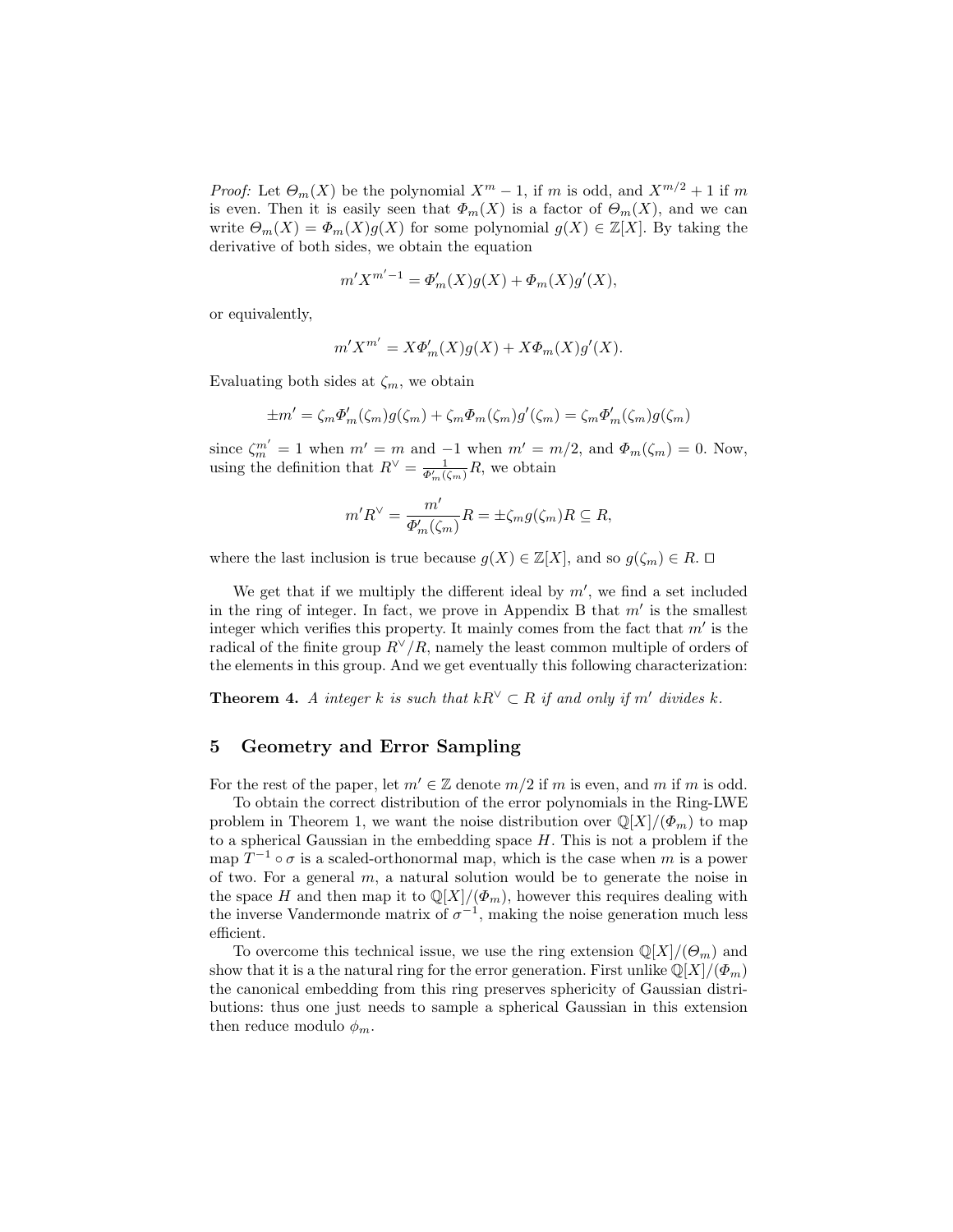**Theorem 5 (Geometry of**  $T^{-1} \circ \sigma \circ \beta$ ). Let  $v \in \mathbb{Q}[X]/(\Theta_m)$  be a random variable distributed as  $\psi_s^{m'}$  in the power basis. Then the distribution of  $(T^{-1} \circ$  $\sigma \circ \beta)(v)$ , seen in the canonical basis of H is the spherical Gaussian  $\psi_{\beta}^{\phi(m)}$  $\frac{\varphi(m)}{s\sqrt{m'}}$ 

Secondly, for a large class of integers m the reduction modulo  $\Phi_m$  has a very simple and sparse matrix representation in the power basis. The knowledge of this matrix representation simplifies the geometric analysis of the error and products of errors, leading to some better theoretical bounds for correct decryption (see lemma 7), detailed below.

#### 5.1 Analysis of  $\beta$ , the reduction modulo  $\Phi_m$

First, if B is very sparse and structured, this reduction can be implemented in a very simple ad-hoc way, while having better practical running time than general quasi-linear reduction algorithms. We will show that it is the case when  $m = 2<sup>k</sup>p$ for a any prime p, and also when  $m = 2<sup>k</sup>p'p$  if p' is a small prime.

Secondly, error distributions in the  $\mathbb{Q}[X]/(\Phi_m)$  representation depend on the geometry of  $B$ , and thus the norms of  $B$  have an impact on the relation between  $m, s$  and  $q$ : the smaller the norms are, the smaller q one may choose while ensuring correct decryption. In particular, for any  $e \in \mathbb{Q}[X]/(\Theta_m)$  we have :  $\|\beta(e)\|_{\infty} \le \|B\|_1 \|e\|_{\infty}$ , which is related to the expansion factor inequality [LM06]. One may indeed only deal only with the expansion factor of  $\Phi_m$ , and bound the error preimage in  $\mathbb{Q}[X]/(\Theta_m)$ . As described later, the main part of the error that needs to be dealt with for decryption has the form  $ab + cd$ where  $a, b, c, d$  are drawn according to  $\beta(\psi_s^{m'})$ . Considering the tailcut function  $\mathcal{E}(\tau) = \tau e^{1/2 - \tau^2/2}$  we have the following fact:

Fact 6 (Error Bound in the Extension Ring  $\mathbb{Q}[X]/(\Theta_m)$ ) Let  $a, b, c, d \in \mathbb{Q}[X]/(\Theta_m)$ be distributed as  $\psi_s^{m'}$ . Then,  $\|ab + cd\|_{\infty} \leq \sqrt{2m'} \tau \tau' s^2$  except with probability less than  $n\mathcal{E}(\tau) + \mathcal{E}(\tau')^{2m'}$ .

Since  $\beta$  is ring morphism, preserving products as well as sums, this translate to  $\mathbb{Q}[X]/(\Phi_m)$ :

$$
\|\beta(a)\beta(b) + \beta(c)\beta(d)\|_{\infty} = \|\beta(ab + cd)\|_{\infty} \le \|B\|_{1} \sqrt{2m'} \tau \tau's^{2}.
$$

However, the exact knowledge of B, together with the knowledge of the error distribution may lead to better bounds. While there is no simple explicit formula for  $B$  in general, some specific values of  $m$  makes  $B$  very simple. Obviously, when m is a power of two, B is the identity since  $\Theta_m = \Phi_m$ . When  $m = 2^k p$  we have:

$$
B = \left(\begin{array}{c} \begin{pmatrix} -1 \\ \mathrm{Id}_{p-1} \end{pmatrix} & \text{if } k = 0; \quad B = \left(\begin{array}{c} \begin{pmatrix} -1 \\ 1 \\ \mathrm{Id}_{p-1} \end{pmatrix} & \begin{pmatrix} -1 \\ \mathrm{Id}_{p-1} \end{pmatrix} \otimes \mathrm{Id}_{2^{k-1}} & \text{otherwise} \end{array}\right)
$$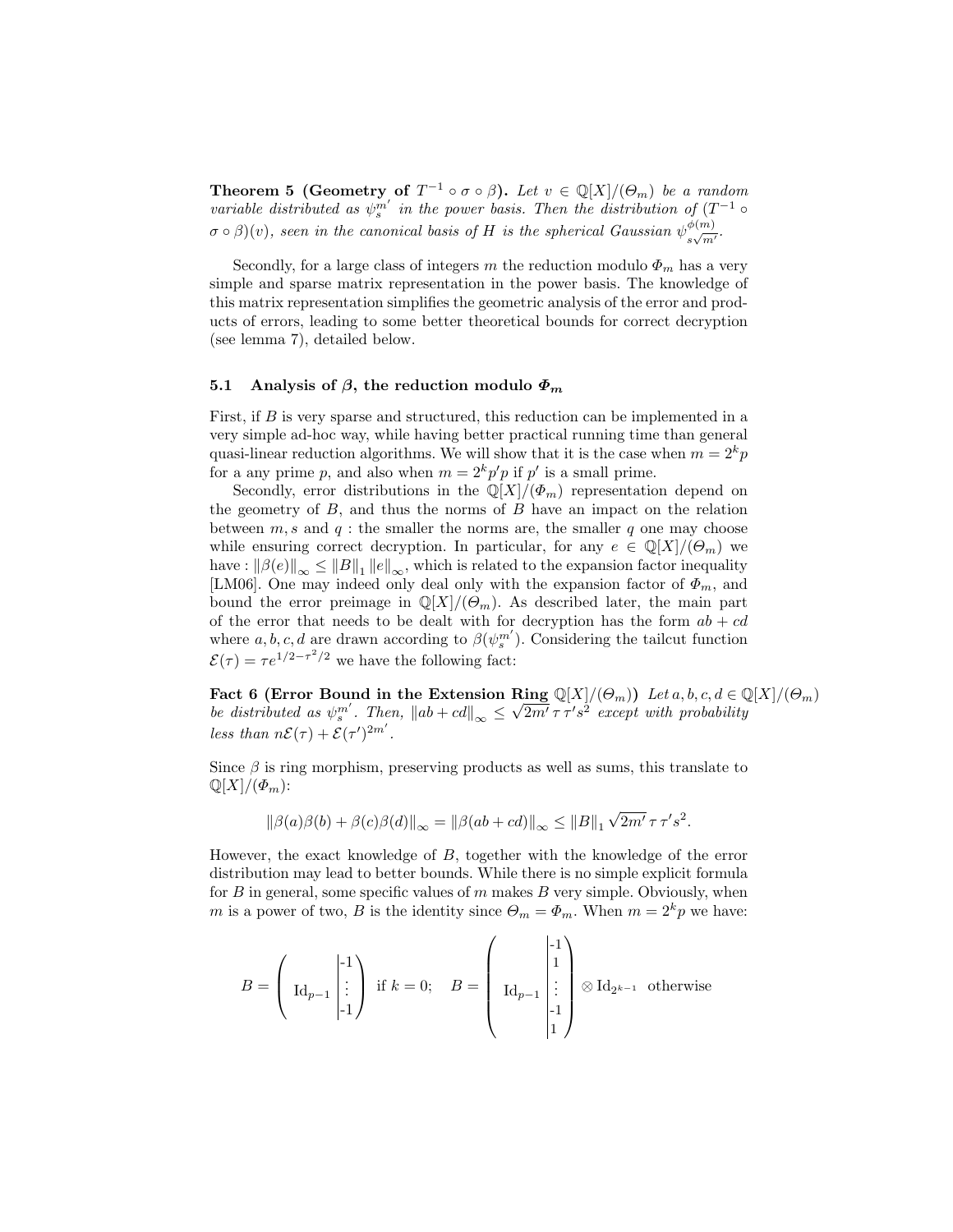In that case, a better bound can be proved, replacing the constant  $||B||_1 = 2$  by  $||B||_2 = \sqrt{2}.$ 

**Fact 7 (Error Bound for**  $m = 2<sup>k</sup>p$ ) Let p be a prime number, k a positive integer and assume  $m = 2^k p$ . Let  $a, b, c, d \in \mathbb{Q}[X]/(\Theta_m)$  be distributed as  $\psi_s^{m'}$ . Then,  $\|\beta(ab + cd)\|_{\infty} \leq 2$  $\sqrt{m'} \tau \tau' s^2$ , except with probability less than  $m'(\mathcal{E}(\tau) + 3 \mathcal{E}(\tau')^{2\lfloor m'/3 \rfloor}).$ 

The proof is available in the full version of this article. This statement raises the interesting question of whether it can be generalized to other values  $m$ , *i.e.* can we replace  $||B||_1$  by  $||B||_2$  (while keeping the exponent of  $\mathcal{E}(\tau')$  big enough)? While such constant  $||B||_2$  applies to Gaussian errors, its not clear if it applies in general for products of Gaussians.

Other polynomials  $\Phi_m$  For general values of m the coefficients of B may be much bigger, and can even grow exponentially in  $m$  for product of many primes. Few is known about the behavior of the coefficients of  $\Phi_m$  in terms of the prime decomposition of m, however Lam and Leung proved in [LL96] that  $\Phi_{pq}$  for two primes p and q have its coefficient in  $\{-1,0,1\}$ .

A generalization of their proof gives a more detailed behavior:

**Theorem 8.** If m is on the form  $m = 2<sup>k</sup> pq$  where p q are two odd primes and  $k \in \mathbb{N}$ , B has coefficients in  $\{-1,0,1\}$  and  $||B||_1 = 2 \min(p,q)$ .

The proof will be detailed in the full version of this article.

Improved Decryption Additionally, the explicit knowledge of B can suggest strategies to improve the tolerance of the decryption algorithm. Such an idea is described when  $m = p$  is a prime integer in section 6.4. It seems to improve the tolerance, replacing the  $||B||_2 = \sqrt{2}$  factor by  $\approx 1.16$  for dimension  $m \approx 500$ ; and seems to be  $1 + o(1)$  when the dimension grows. With that improvement the tolerance loss compared to the encryption scheme based on  $\Phi_{2^k}$  can becomes marginal.

## 6 Ring-LWE encryption Scheme

In this section we present an application example of our result, that is an adaptation of the [LPR10] scheme to general polynomial  $\Phi_m$ , and sketch strategies to improve the decryption rate.

#### 6.1 Definition

We consider  $m$  to be our main security parameter, and we assume it grows in an unbounded set of integer S such that  $||B||_1$  is polynomially bounded:  $||B||_1 \leq O(m^b)$  for some  $b \geq 0$ . For example, we can take  $b = 0$  for the set  $S = \{2^k p | k \in \mathbb{Z}, p \text{ is prime}\}\$ , while  $S = \{2^k pq | k \in \mathbb{Z}, p, q \text{ are prime}\}\$ gives  $b = 1/2$ .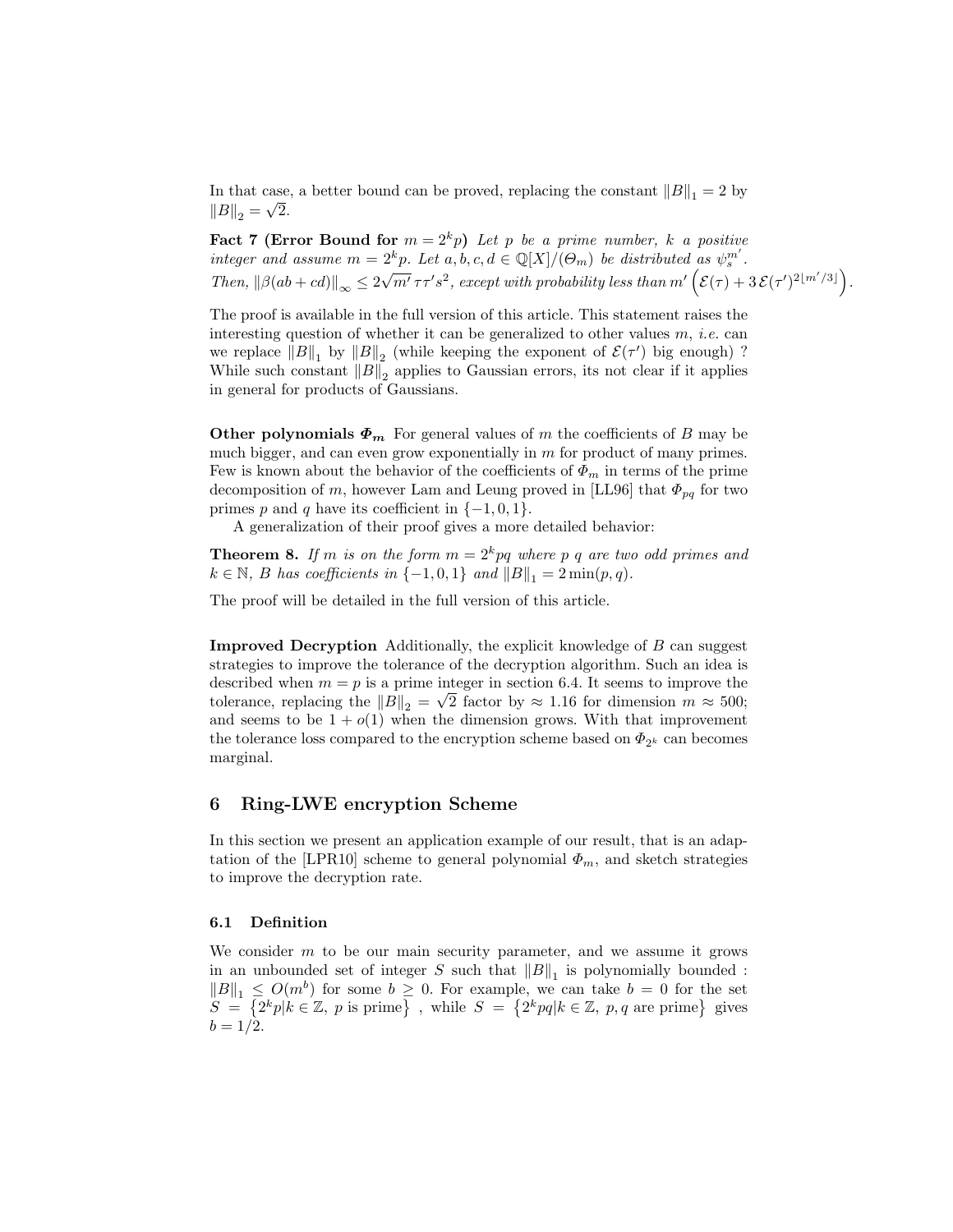Choose some small  $\epsilon \in (0, 1/4)$ , and set other parameters to grow as follow : the modulus  $q = \Theta(m^{2+b+2\epsilon})$ , and the standard deviation  $s = \Theta(m^{3/4+\epsilon})$ . Our encryption scheme is as follows :

- $\text{ Gen}(1^m) : \text{Sample } w, e_1 \leftarrow \psi_s^{m'}$ , and a uniformly in  $R_q$ . Set  $\bar{w} = [\beta(w)]$ and  $\bar{e}_1 = |\beta(e_1)|$  The private key  $\bar{w} = |\beta(w)| \in R_q$  and the public key is  $(a, \bar{t})$  where  $\bar{t} = a\bar{w} + \bar{e}_1 \mod q \in R_q$
- **Encrypt**( $\bar{t} \in R_q$ ,  $\mu \in \{0,1\}^{\bar{\phi}(m)}$ ) : To encrypt the message  $\mu$  under the public key  $\bar{t}$ , draw  $r, e_2, e_3 \leftarrow \psi_s^{m'}$ , and set  $\bar{r} = [\beta(r)]$ ,  $\bar{e}_2 = [\beta(e_2)]$  and  $\bar{e}_3 = [\beta(e_3)]$ . Output  $(u, v) \in R_q \times R_q$  where  $u = a\bar{r} + \bar{e}_2 \mod q$  and  $v = \bar{t}\bar{r} + \bar{e}_3 + \mu\lfloor q/2 \rfloor \mod q.$
- **Decrypt** $(\bar{w} \in \overline{R}_q, (u, v) \in R_q \times R_q)$ : To decrypt  $(u, v)$  with the private key  $\bar{w}$ , compute  $d = v - u\bar{w} \in R_q$ , and decrypt the *i*-th bit  $\mu_i$  as 0 if  $d_i \in [-q/4; q/4]$ , and as 1 otherwise.

#### 6.2 Security

We prove semantic security based on the hardness of the approximate Shortest Vector Problem to within a factor  $\tilde{O}(m^{5/2+b+\epsilon})$ . For any constant number of samples  $k$  set :

$$
\alpha^{-1} = \frac{\sqrt{m'}q}{s} \left( \frac{\phi(m')k}{\log(\phi(m')k)} \right)^{1/4} = O(m^{2+b+\epsilon}).
$$

To fulfill the condition of theorem 2, we verify that :

$$
\alpha q = s \frac{\log(\phi(m)k)^{1/4}}{\sqrt{m'}\phi(m)k^{1/4}} \ge \Theta(m^{\epsilon}) > \omega(\sqrt{\log m}), \quad \text{ since } \frac{m}{\phi(m)} = O(\log \log m).
$$

Note that we use the main theorem 2 in its modified form that replaces the uniform distribution of the secret  $w$  by the same Gaussian distribution as the error (see the discussion under the statement of theorem 2).

First, the public key distribution  $(\bar{a}, \bar{t} = \bar{a}\bar{w} + \bar{e}_1)$  follows the distribution defined in theorem 2 relatively to  $w$  which is distributed according to a Gaussian distribution. Thus for  $k = 2$ , our theorem states that this public key  $(\bar{a}, \bar{t})$  is indistinguishable from the uniform distribution over  $R_q \times R_q$ .

We can now assume that  $(\bar{a}, \bar{t})$  is uniformly random, in which case  $(a, u =$  $a\bar{r} + \bar{e}_2$ ) and  $(\bar{t}, v' = t\bar{r} + \bar{e}_2)$  are two samples following the distribution of theorem 2, where  $\bar{r}$  is once again Gaussian. Using theorem 2 with  $k = 3$ , we deduce that  $(a, u)$  and  $(\bar{t}, v')$  are also is indistinguishable from random, so is  $v = v' + \mu \lfloor q/2 \rfloor$  That concludes the security proof.

#### 6.3 Correctness

During decryption, we get :

$$
d = v - u\overline{w} = (\overline{a}\overline{w} + e_1)\overline{r} + \overline{e}_3 + \mu\lfloor q/2 \rfloor - (\overline{a}\overline{r} + \overline{e}_2) \mod q
$$
  
=  $\overline{e}_1\overline{r} + \overline{e}_3 + \overline{e}_2\overline{w} + \mu\lfloor q/2 \rfloor \mod q$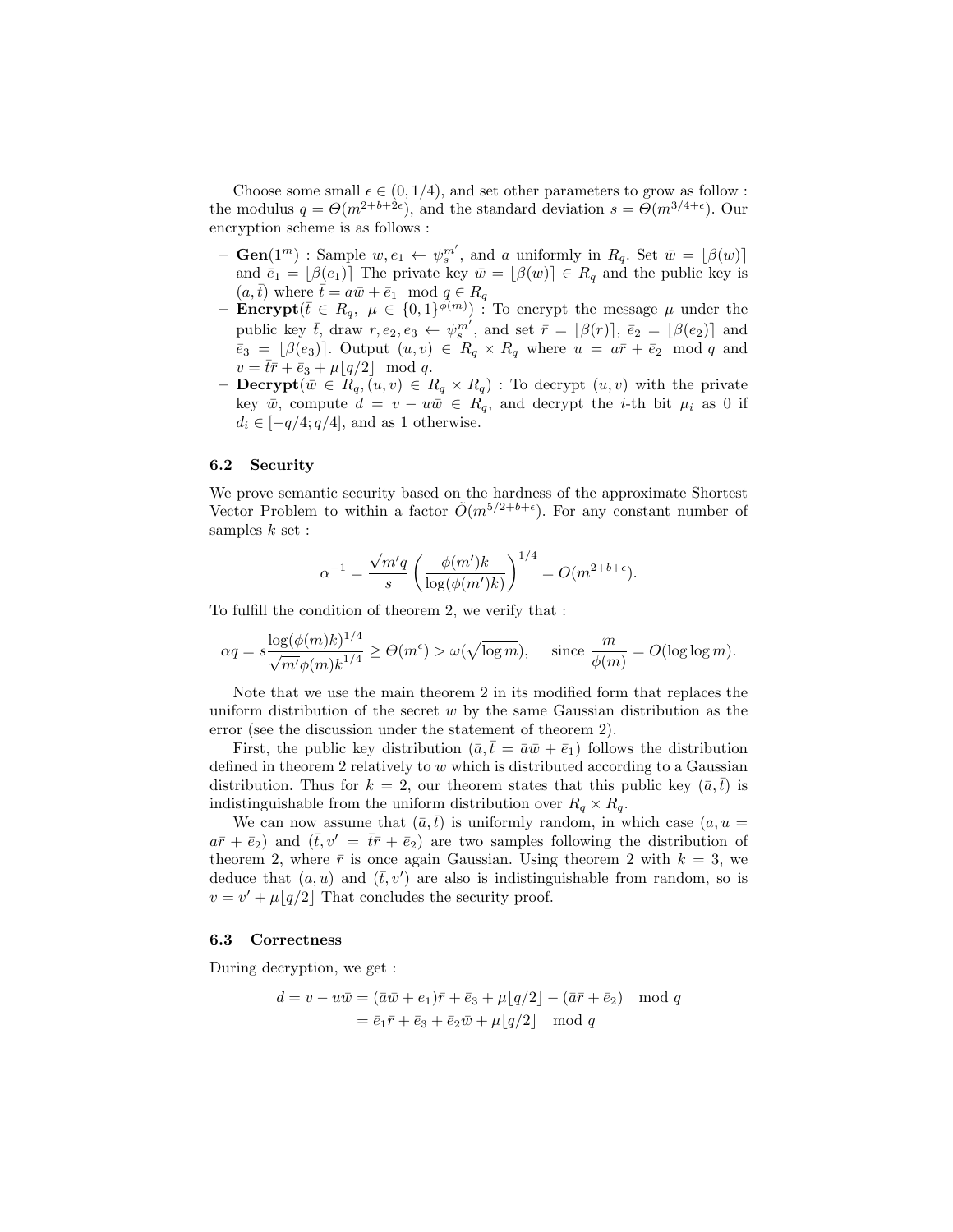Thus, the decryption will be correct if  $\|\bar{e}\|_{\infty} < q/4$  where  $\bar{e} = \bar{e}_1\bar{r} + \bar{e}_3 +$  $\bar{e}_2\bar{w}$ . First, note that the rounding operations have a limited effect on the final result of the error  $\bar{e}$  : the difference between that computation with and without rounding is bounded by  $\tilde{O}(B_1 m's) = \tilde{O}(m^{7/4+b+\epsilon})$ , this negligible compared to  $q = \Theta(m^{2+b+2\epsilon})$ . Similarly, one can neglect the contribution of  $\bar{e}_3$  since  $\|\bar{e}_3\|_{\infty} \leq$  $\tilde{O}(\|B\|_1 s) = \tilde{O}(m^{3/4 + b + \epsilon}).$ 

According to lemma 6, we have that  $||\bar{e}||_{\infty} \leq \tilde{O}(||B||_1 \sqrt{m}s^2) \leq \tilde{O}(m^{2+b+\epsilon})$ except with negligible probability. On the other hand, q grows as  $\Theta(m^{2+b+2\epsilon})$ , thus, decryption is correct with overwhelming probability for large enough values of m.

#### 6.4 Practical Improvements

For applications, any tricks to decrease the minimal value of q while preserving correct decryption might be worthwhile. We hereby presents two independent ideas.

Recovering approximation of the error preimage  $e' \in \mathbb{Z}[X]/(\Theta_m)$  This first idea concerns the decryption algorithm. For simplicity, we restrict our attention to  $m = p$  a prime. In this case we have for each index  $i \leq p - 2$  that  $\overline{e}_i = e'_i - e'_{p-1}$  where  $e' = e_1r + e_3 + e_2w \in \mathbb{Z}[X]/(\Theta_m)$ . Thus if we recover a good approximation x of  $e'_{p-1}$  we might reduce the error by adding x to each coordinate. Without warping modulo q, an approximation of  $e'_{p-1}$  may be recovered as the average  $\frac{-1}{p-1}\sum_{i=0}^{p-2}\bar{e}_i$ ; the error should be less than  $\approx \tau s^2$ , using the heuristic that  $e'$  behave like a spherical Gaussian.

However, we need to consider  $\bar{e}_i$  modulo  $q/2$  to get rid of the message. Our heuristic algorithm proceeds as follow : for a certain constant  $\alpha \in (0,1)$ , find (one of) the smallest interval [a, b] such that for at least  $\alpha(p-1)$  indexes  $i \in [p-1]$ verifies  $\bar{e}_i \in (a, b] \mod q/2$ . Consider  $a_i \in \mathbb{Z}$  as the unique integer representing  $\bar{e}_i \in \mathbb{Z}_{q/2}$  in [a, b], compute the average x of those  $a_i$ , and output the smallest representative of  $-[x]$  modulo  $q/2$  as an approximation of  $e'_{p-1}$ . Note that this algorithm can be implemented in quasi-linear time, by sorting the values  $e_i$ .

orithm can be implemented in quasi-inear time, by sorting the values  $e_i$ .<br>Our experiments indicates that such a strategy decrease the  $\sqrt{2} \approx 1.41$  factor to  $\approx$  1.16 for  $m = 503$  and  $\alpha = 0.9$ , and keeps decreasing when the dimension grows. We conjecture that it asymptotically decrease as  $1 + o(1)$ . Similar idea should apply to  $m = 2<sup>k</sup>p$ . While this suggest that the quality loss compared to cryptosystem based on the  $\Phi_{2^k}$  polynomial can be almost reduced to nothing, implementing such a error recovery strategy would require more study.

Rejection during Key Generation The second idea consist of modifying the key generation algorithm **Gen** so that the couple  $(s, e_1)$  is rejected whenever key generation algorithm **Gen** so that the couple  $(s, e_1)$  is rejected whenever  $||(s|e_1)|| \ge \sqrt{2m' \tau'' s}$ , where  $\tau''$  is chosen such that  $\mathcal{E}(\tau'')^{2n} \le 1/2$ ; only half of them are rejected, thus the advantage of the adversary is no more than doubled. For  $m' \geq 500$  this improves our bound by  $\tau'/\tau'' \approx 1.4/1.05$ . The same idea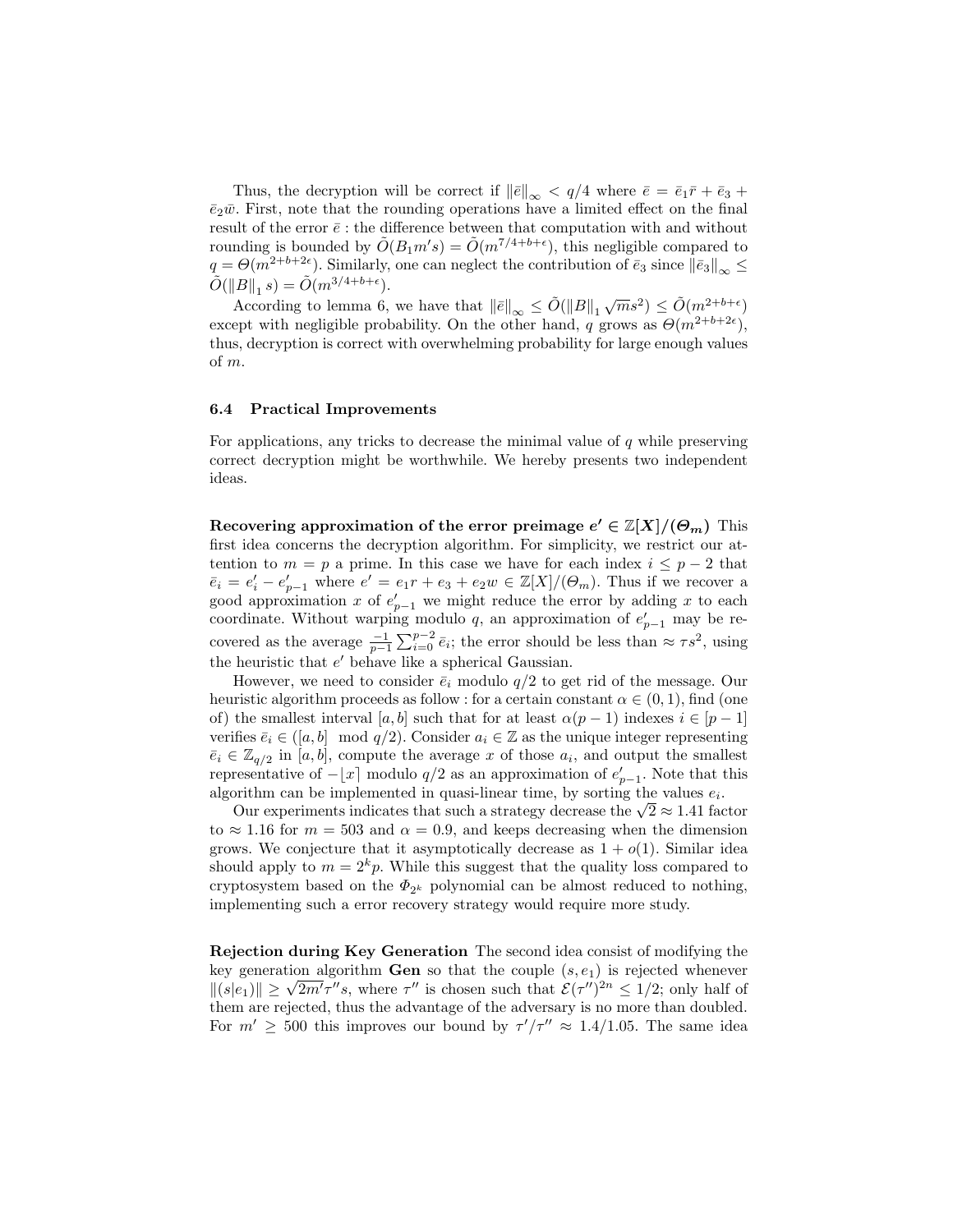applies when using the tight bound of lemma 7 by rejecting  $(\bar{s}, \bar{e}_1)$  depending on  $||B \cdot \text{Circ}(\bar{s})||^2 + ||B \cdot \text{Circ}(\bar{e}_1)||^2.$ 

## References

- [ACPS09] Benny Applebaum, David Cash, Chris Peikert, and Amit Sahai, Fast cryptographic primitives and circular-secure encryption based on hard learning problems, CRYPTO, 2009, pp. 595–618.
- [AG11] Sanjeev Arora and Rong Ge, New algorithms for learning in presence of errors, ICALP (1), 2011, pp. 403–415.
- [BGV11] Zvika Brakerski, Craig Gentry, and Vinod Vaikuntanathan, Fully homomorphic encryption without bootstrapping, Cryptology ePrint Archive, Report 2011/277, 2011, To appear at ITCS 2012.
- [BPR11] Abhishek Banerjee, Chris Peikert, and Alon Rosen, Pseudorandom functions and lattices, Cryptology ePrint Archive, Report 2011/401, 2011, To appear in Eurocrypt 2012.
- [BV11a] Zvika Brakerski and Vinod Vaikuntanathan, Efficient fully homomorphic encryption from (standard) LWE, FOCS, 2011.
- [BV11b] \_\_\_\_\_, Fully homomorphic encryption from ring-lwe and security for key dependent messages, CRYPTO, 2011, pp. 505–524.<br>K. Conrad, The different ideal, 2
- [Con09] K. Conrad, The different ideal, 2009, Available at http://www.math.uconn.edu/ kconrad/blurbs/.
- [DPSZ11] I. Damgard, V. Pastro, N.P. Smart, and S. Zakarias, Multiparty computation from somewhat homomorphic encryption, Cryptology ePrint Archive, Report 2011/535, 2011.
- [Gen10] Craig Gentry, Toward basing fully homomorphic encryption on worst-case hardness, CRYPTO, 2010, pp. 116–137.
- [GHS11] Craig Gentry, Shai Halevi, and Nigel P. Smart, Fully homomorphic encryption with polylog overhead, Cryptology ePrint Archive, Report 2011/566, 2011, To appear in Eurocrypt 2012.
- [LATV11] Adriana Lopez-Alt, Eran Tromer, and Vinod Vaikuntanathan, Cloudassisted multiparty computation from fully homomorphic encryption, Cryptology ePrint Archive, Report 2011/663, 2011.
- [LL96] T. Y. Lam and K. H. Leung, On the cyclotomic polynomial  $\phi_{pq}(x)$ , The American Mathematical Monthly 103 (Aug. - Sep., 1996), no. 7, 562–564.
- [LM06] Vadim Lyubashevsky and Daniele Micciancio, Generalized compact knapsacks are collision resistant, ICALP (2), 2006, pp. 144–155.
- [LPR10] Vadim Lyubashevsky, Chris Peikert, and Oded Regev, On ideal lattices and learning with errors over rings, EUROCRYPT, 2010, pp. 1–23.
- [Lyu11] Vadim Lyubashevsky, Lattice signatures without trapdoors, Cryptology ePrint Archive, Report 2011/537, 2011, To appear in Eurocrypt 2012.
- [MP11] Daniele Micciancio and Chris Peikert, Trapdoors for lattices: Simpler, tighter, faster, smaller, Cryptology ePrint Archive, Report 2011/501, 2011, To appear in Eurocrypt 2012.
- [SS11] Damien Stehlé and Ron Steinfeld, Making NTRU as secure as worst-case problems over ideal lattices, EUROCRYPT, 2011, pp. 27–47.
- [Ste05] William Stein, Introduction to algebraic number theory, 2005, Available at http://wstein.org/courses/.
- [Was97] Lawrence C. Washington, Introduction to cyclotomic fields, Graduate Texts in Mathematics, vol. 83, Springer-Verlag, New York, 1997.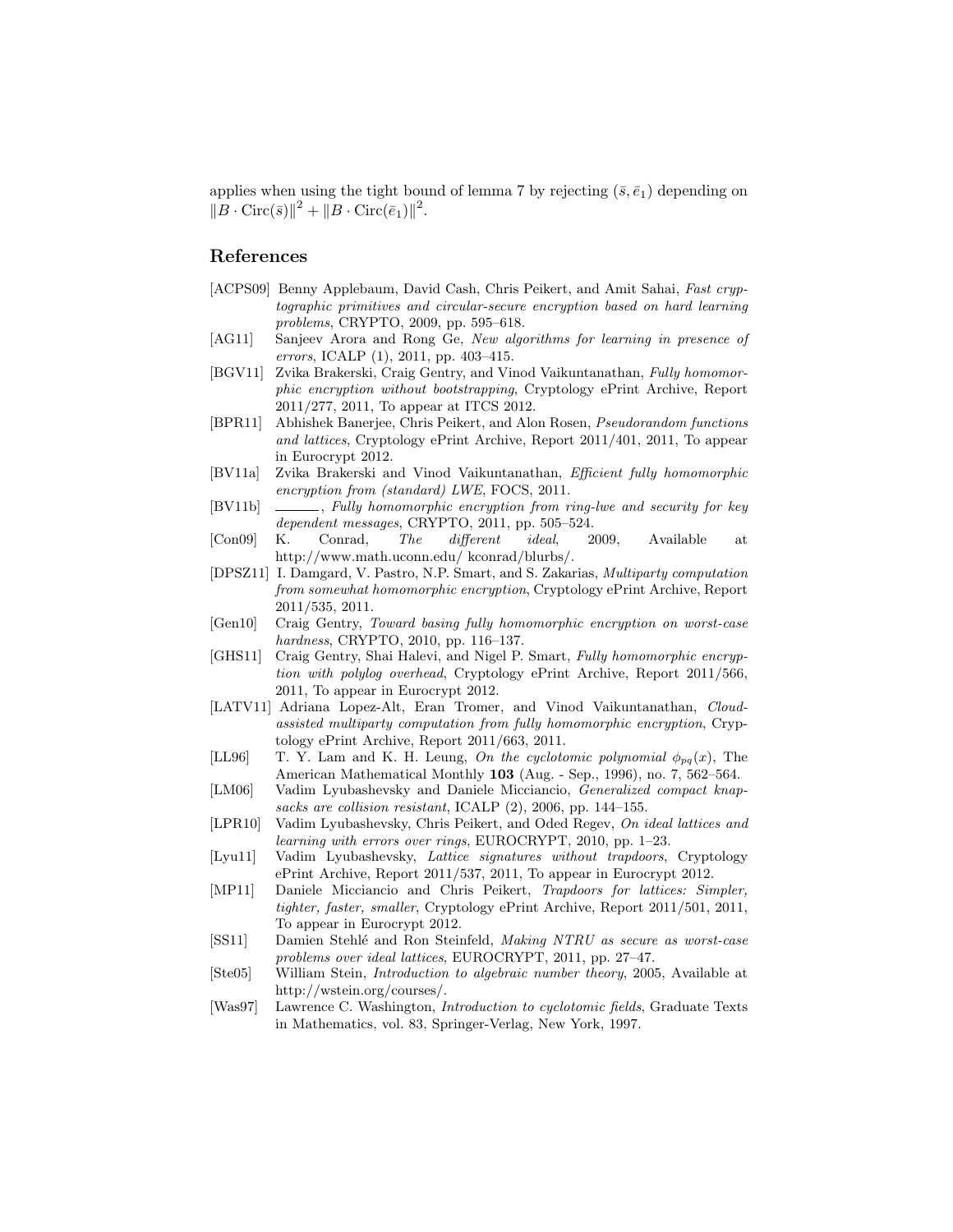## A proof of Theorem 5

*Proof:* We proceed by considering  $G \in \mathbb{C}^{\phi(m)\times m'}$ , the matrix representing the linear map  $\gamma$  from the power basis of  $\mathbb{Z}[X]/(\Theta_m)$  to the canonical basis of  $\mathbb{C}^{\phi(m)}$ and will show  $G\overline{G}^t = m'\text{Id}_{\phi(m)}$ . Also note that  $T^{-1}$  is hermitian, that is  $T^{-1} =$  $\overline{T}^t$ , and  $T^{-1} \circ \gamma$  is a real linear map. Thus  $E = T^{-1}G = \overline{E}$  so  $EE^t = E\overline{E}^t =$  $T^{-1}G\overline{G}^tT=m'\operatorname{Id}_{\phi(m)}.$ 

This last equation implies that if a random variable  $v \in \mathbb{Q}[X]/(\Theta_m)$  has covariance  $s^2 \cdot \text{Id}_{m'}$  then the covariance of  $(T^{-1} \circ \gamma)(v)$  is  $s \cdot E \cdot \text{Id}_{m'} \cdot \overline{E}^t = s^2 m' \cdot \text{Id}_n$ : the distribution of  $(T^{-1} \circ \gamma)(v)$  is the spherical Gaussian  $\psi_{v}^{\phi(m)}$  $\frac{\varphi(m)}{s\sqrt{m'}}$ 

Now we show that  $G\overline{G}^t = m'\mathrm{Id}_{\phi(m)}$ : let  $g_{i,j}$  for  $(i,j) \in [m'] \times \mathbb{Z}_m^*$  denotes the coefficients of G, that is  $g_{i,j} = \sigma_j(X^i) = \zeta_m^{ij}$ . Let  $c_{i,j}$  for  $i, j \in \mathbb{Z}_m^*$  denote the coefficients of  $C = G \cdot \overline{G^t}$ . For all  $i, j \in \mathbb{Z}_m^*$  we have:

$$
c_{i,j} = \sum_{k \in [m']} \zeta_m^{ik} \overline{\zeta_m^{jk}} = \sum_{k \in [m']} \left(\zeta_m^{i-j}\right)^k = \begin{cases} m' \text{ if } i = j, & \text{since } \zeta_m^{i-j} = 1\\ 0 \text{ otherwise, since } \zeta_m^{i-j} \neq 1 \text{ is a } m\text{-th root of unity} \\ \text{ (or an } m'\text{-th root when } m \text{ is even)} \end{cases}
$$



## B Proof of Theorem 4

First of all, we remind some facts about free abelian groups of finite rank directly apply to  $\mathbb{Z}[X]/(\Phi_m)$  and its different ideal. For conciseness, we will note R for the ring  $\mathbb{Z}[X]/(\Phi_m) \cong \mathbb{Z}[\zeta_m]$  in all this section.

**Definition 9.** Let G be a group and I a set. We says that a family of element  $(e_i)_{i\in I}$  of G is a basis of G is every element of G can be written uniquely as a finite linear combination with integer coefficients of elements of this family. If I is finite, this cardinal is called the rank of G.

Notations For two integers k and n, the predicate  $k|n$  denotes that k divides n. Also, let n be an integer and p a prime numbers. We define the order of n at p, denoted by  $\text{ord}_p(n)$ , as the positive integer  $\alpha$  such that  $p^{\alpha}|n$  and  $p^{\alpha+1}$  does not divide n. It is the exponent of p in the prime decomposition of n if  $p|n$ , and 0 otherwise.

**Fact 10** There exists a basis  $(e_i)_{1 \leq i \leq \phi(m)}$  for  $R^{\vee}$  and  $\phi(m)$  positive integer  $(b_i)_{1\leq i\leq\phi(m)}$  such that  $(b_ie_i)_{1\leq i\leq\phi(m)}$  is a basis for R. And moreover,  $\forall i\leq$  $\phi(m) - 1, b_i | b_{i+1}.$ 

*Proof:* All elements of  $R$  can be uniquely written as a linear combination with integer coefficients of  $(\zeta_m^i)_{0 \leq i \leq \phi(m)-1}$ , as this family is rationally independent. In a similar way, we have that all elements of  $R<sup>∨</sup>$  can be uniquely written as a linear combination with integer coefficients of  $(\frac{\zeta_m^i}{\Phi_n'(\zeta_m)})_{0\leq i\leq \phi(m)-1}$ . Since  $R \subset$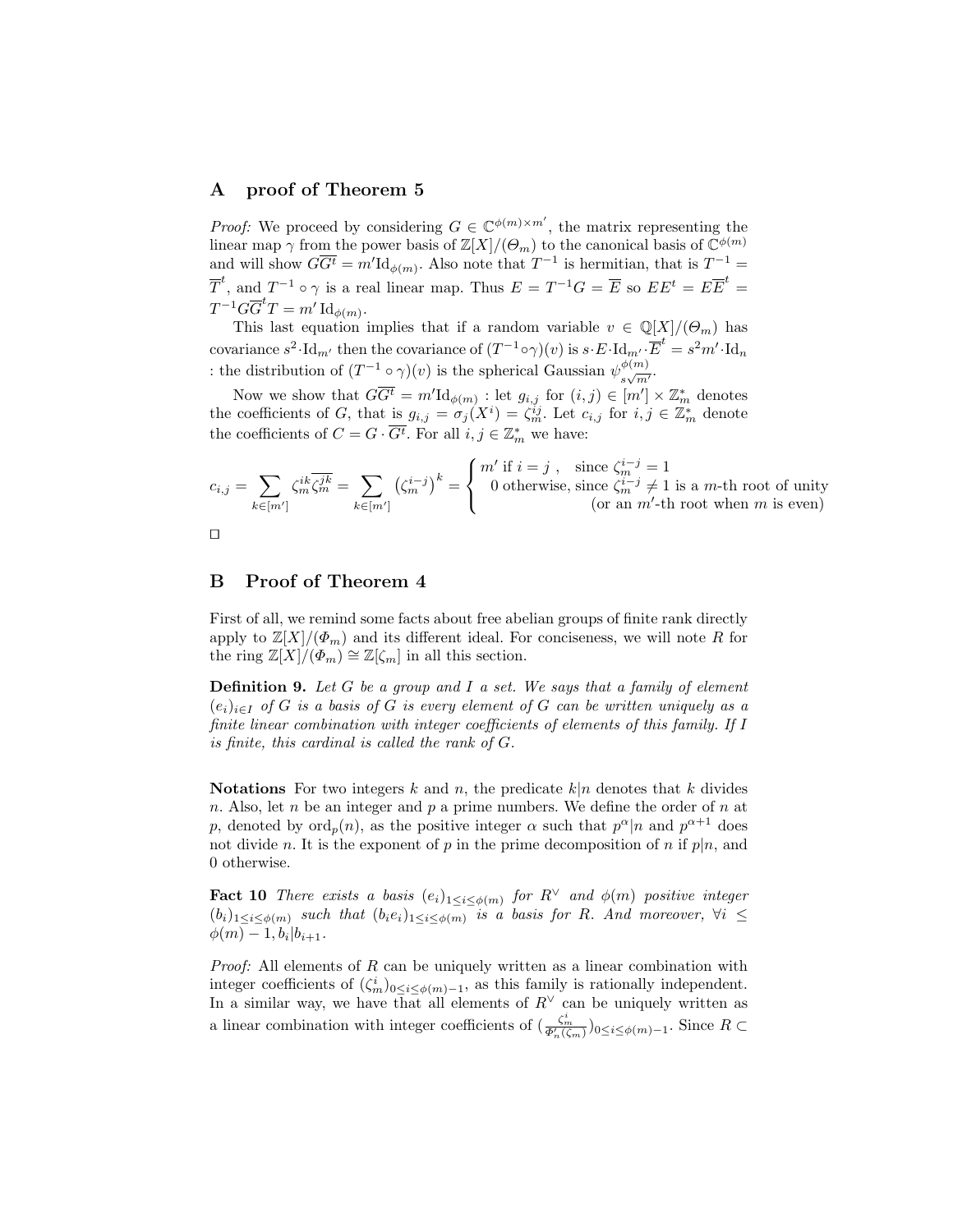$R^{\vee}$ , we can write for all i,  $\zeta_m^i$  in the latter family :  $\forall i \in [0, \phi(m) - 1], \zeta_m^i =$  $\sum_{j=0}^{\phi(m)-1} a_{i,j} \frac{\zeta_m^j}{\Phi_m'(\zeta_m)}$ . We end with a square matrix  $A = (a_{i,j})_{0 \le i,j \le \phi(m)-1}$  of dimension  $\phi(m)$  with integer coefficients. And we consider its Smith normal form (Proposition 2.1.5 in [Ste05]): namely, there exists two matrix  $U$  and  $V$ with integer coefficients of dimension  $\phi(m)$ , invertible as integer matrices, such that  $UAV = D$ , where D is a diagonal matrix with positive integer coefficients on the form :

$$
\begin{pmatrix} b_1 & 0 & & \cdots & & 0 \\ & & & & & \\ 0 & & & & & \\ & & b_r & & & \\ \vdots & & & 0 & & \\ & & & & \ddots & \\ 0 & & \cdots & & & 0 \end{pmatrix}
$$

And, we have  $b_i | b_{i+1}$  for any  $i \leq r$ . Besides, in our case,  $r = \phi(m)$  and  $\forall i \leq r, b_i \neq 0$ . Indeed, let's notice that A is a change-of-basis matrix for two  $\mathbb{Q}$ -basis of  $\mathbb{Q}(\zeta_m)$ , then invertible, and then its determinant is non-zero. But  $\det(D) = \det(UAV) = \det(U) \det(A) \det(V) = \det(A)$ , because U and V are invertible as integer matrices, and thus have their determinant equal to 1.

This decomposition of A gives us a basis  $(e_i)_{1 \leq i \leq \phi(m)}$  for  $R^{\vee}$  and  $\phi(m)$ integer  $(b_i)_{1 \leq i \leq \phi(m)}$  such that  $(b_i e_i)_{1 \leq i \leq \phi(m)}$  is a basis for R, where  $b_i | b_{i+1}$  for any  $i \leq \phi(m) - 1$ .  $\Box$ 

Thanks to this result, we can state two immediate consequences.

Fact 11 With the notation of the previous Fact 10, an integer k is such that  $kR^{\vee} \subset R$  if and only if  $b_{\phi(m)}|k$ . Therefore,  $b_{\phi(m)}|m'$ .

Moreover we have the following equality:

$$
\prod_{i=1}^{\phi(m)} b_i = m^{\phi(m)} / \prod_{\substack{p/m \\ p \text{ prime number}}} p^{\phi(m)/(p-1)}
$$

*Proof:* First, an integer k is such that  $kR^{\vee} \subset R$  if and only if

$$
\forall i \le \phi(m) \quad ke_i \in R \tag{1}
$$

or equivalently, if and only if for all i, there exist  $c_i \in \mathbb{N}$  such that  $ke_i = a_i b_i e_i$ . This can be rewritten as

$$
\forall i, b_i | k.
$$

By Fact 10, all the  $b_i$ 's divides  $b_{\phi(m)}$ , so condition (1) is equivalent to:  $b_{\phi(m)}|k$ .

The Fact 10 gives us the cardinality of the finite group  $R^{\vee}/R$ , called the index of R in  $R^{\vee}$  and denoted  $[R^{\vee}:R] : [R^{\vee}:R] = \prod_{i=1}^{\phi(m)} b_i$ .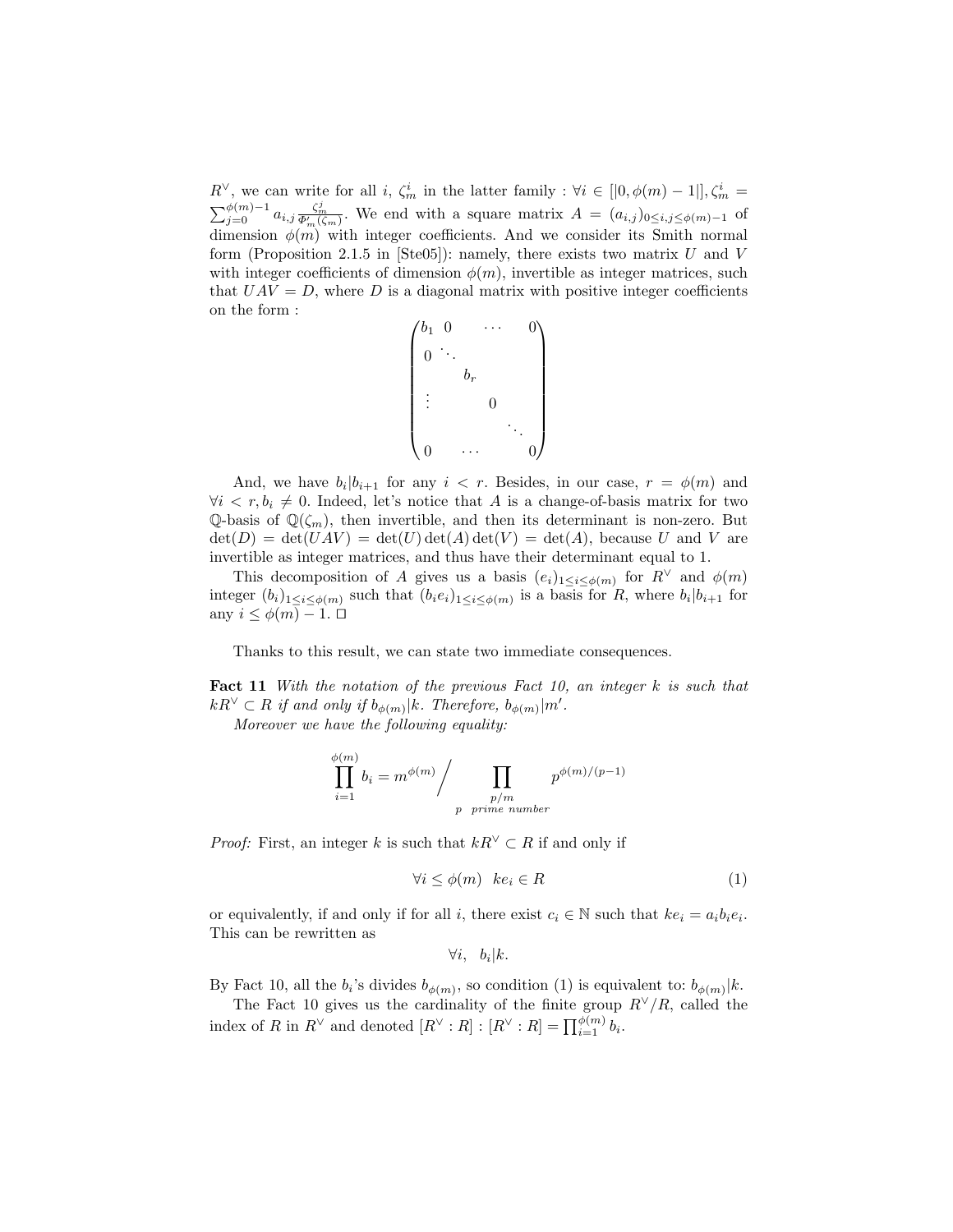Yet, this index is known and in fact equals to the absolute value of the discriminant of the cyclotomic field (Theorem 4.6 in [Con09]), whom we know an exact expression (Proposition 2.7 of [Was97]):

$$
disc(\mathbb{Q}(\zeta_m)) = (-1)^{\frac{\phi(m)}{2}} m^{\phi(m)} / \prod_{\substack{p/m\\p \text{ prime number}}} p^{\phi(m)/(p-1)}
$$

 $\Box$ 

Using previous facts, we may now prove our main results:

**Theorem 12.** With the notation above,  $m' = b_{\phi(m)}$  and a integer k is such that  $kR^{\vee} \subset R$  if and only if  $m'|k$ .

*Proof:* First, we prove that  $m'|b_{\phi(m)}$ . To prove this, we work on the prime factors of m'. More precisely, we show that for all prime  $p|m'$ ,  $\text{ord}_p(m') \leq \text{ord}_p(b_{\phi(m)}),$ it immediately follows that  $m'|b_{\phi(m)}$ . Let p a prime factor of  $m'$  different from 2. Then by definition of  $m'$ ,  $\operatorname{ord}_p(m') = \operatorname{ord}_p(m)$ .

We proceed by assuming that  $\text{ord}_p(m) > \text{ord}_p(b_{\phi(m)})$ , and show that it is absurd. From Fact 10 we have  $b_i | b_{i+1}$  for all  $i < \phi(m)$ . Thus:  $\text{ord}_p(m) - 1 \geq$  $\mathrm{ord}_p(b_i)$  and summing over all i we get:

$$
(\text{ord}_p(m) - 1)\phi(m) \ge \sum_{i=1}^{\phi(m)} \text{ord}_p(b_i). \tag{2}
$$

Fact 11 tells us that:

$$
\prod_{i=1}^{\phi(m)} b_i = m^{\phi(m)} / \prod_{\substack{p/m \\ p \text{ prime number}}} p^{\phi(m)/(p-1)}
$$

and therefore

$$
\operatorname{ord}_p\left(\prod_{i=1}^{\phi(m)} b_i\right) = \operatorname{ord}_p(m)\phi(m) - \frac{\phi(m)}{p-1}
$$

$$
\sum_{i=1}^{\phi(m)} \operatorname{ord}_p(b_i) = \phi(m) \cdot \left(\operatorname{ord}_p(m) - \frac{1}{p-1}\right)
$$

Combining with the inequality (2) we deduce:

$$
({\rm ord}_p(m)-1)\phi(m)\geq \phi(m)({\rm ord}_p(m)-\frac{1}{p-1})
$$

which is absurd since  $p > 2$ . We actually get that  $\text{ord}_p(m') \leq \text{ord}_p(b_{\phi(m)})$ , if p is prime factor of  $m'$  different from 2.